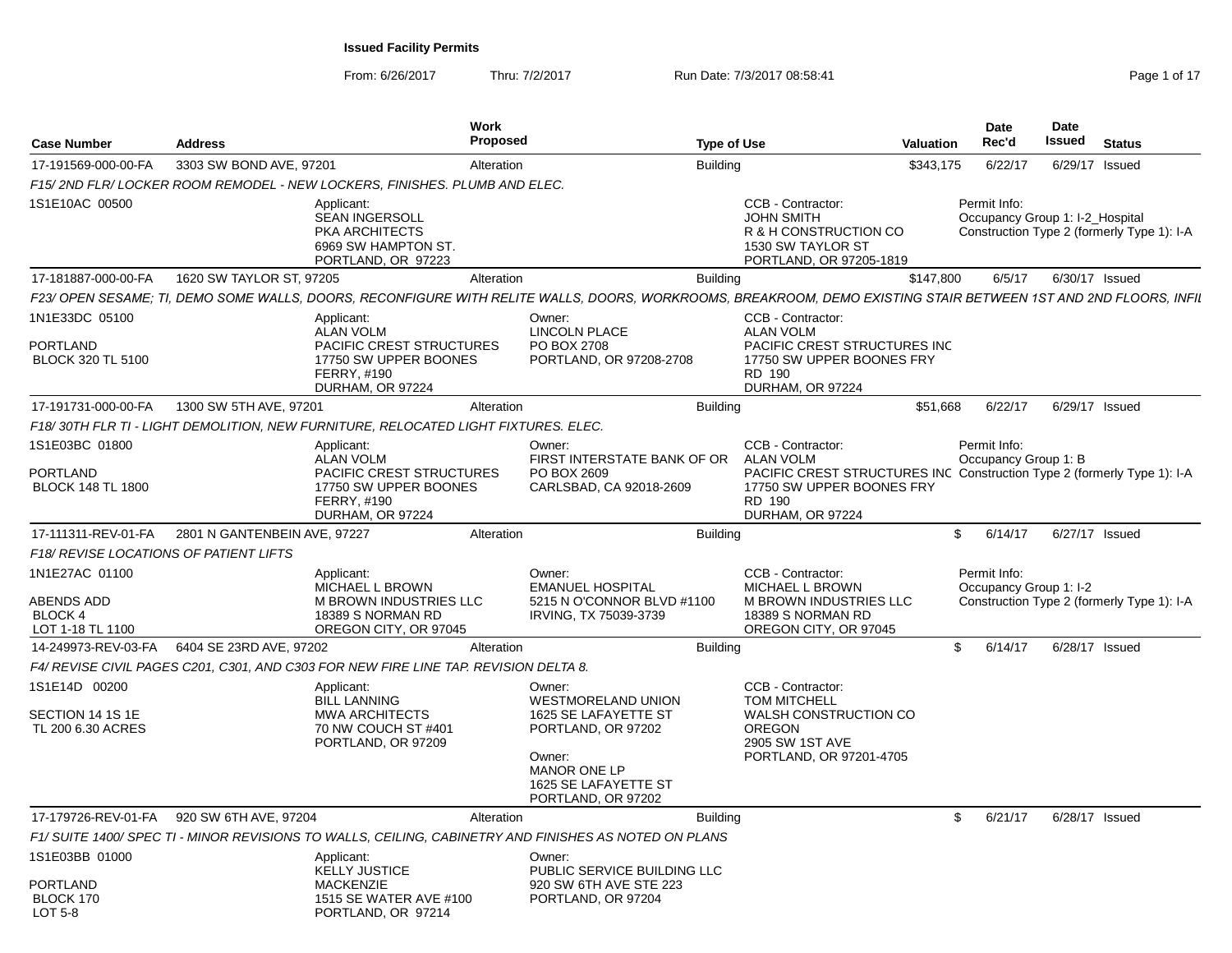From: 6/26/2017Thru: 7/2/2017 **Run Date: 7/3/2017 08:58:41 Page 2 of 17 Page 2 of 17** 

| <b>Case Number</b>                                                                        | <b>Address</b>            |                                                                                                                                       | <b>Work</b><br><b>Proposed</b> |                                                                                                                                                                               | <b>Type of Use</b> |                                                                                                                                                              | <b>Valuation</b> | Date<br>Rec'd                                                                          | Date<br>Issued | <b>Status</b>                              |
|-------------------------------------------------------------------------------------------|---------------------------|---------------------------------------------------------------------------------------------------------------------------------------|--------------------------------|-------------------------------------------------------------------------------------------------------------------------------------------------------------------------------|--------------------|--------------------------------------------------------------------------------------------------------------------------------------------------------------|------------------|----------------------------------------------------------------------------------------|----------------|--------------------------------------------|
| 16-219203-REV-01-FA                                                                       | 1849 SW SALMON ST, 97205  |                                                                                                                                       | Alteration                     |                                                                                                                                                                               | <b>Building</b>    |                                                                                                                                                              | \$2,000          | 6/20/17                                                                                | 6/30/17 Issued |                                            |
|                                                                                           |                           | B2/ BASEMENT LEVEL, WHIRL POOL; REMOVE EXISTING DOOR, REINSTALL FULL GLASS RELITE DOOR                                                |                                |                                                                                                                                                                               |                    |                                                                                                                                                              |                  |                                                                                        |                |                                            |
| 1N1E33DC 05800                                                                            |                           | Applicant:<br><b>TIM GRINSTEAD</b>                                                                                                    |                                | Owner:<br><b>MULTNOMAH AMATEUR</b>                                                                                                                                            |                    | CCB - Contractor:<br><b>FRANK WHITE</b>                                                                                                                      |                  | Permit Info:<br>Occupancy Group 1: A-3 Assembly -                                      |                |                                            |
| SECTION 33 1N 1E<br>TL 5800 2.82 ACRES                                                    |                           | <b>GBD ARCHITECTS</b><br>1120 NW COUCH ST SUITE 300<br>PORTLAND, OR 97209                                                             |                                | <b>ATHLETIC CLUB</b><br>1849 SW SALMON ST<br>PORTLAND, OR 97205-1726                                                                                                          |                    | JOHNSON PROJECT SOLUTIONS<br>INC.<br>919 SW TAYLOR STREET SUITE<br>250<br>PORTLAND, OR 97205                                                                 |                  | General                                                                                |                | Construction Type 2 (formerly Type 1): I-A |
| 17-186937-000-00-FA                                                                       | 100 SW MARKET ST, 97201   |                                                                                                                                       | Alteration                     |                                                                                                                                                                               | <b>Building</b>    |                                                                                                                                                              | \$86,350         | 6/14/17                                                                                | 6/28/17 Issued |                                            |
|                                                                                           |                           |                                                                                                                                       |                                | F19/ SUITE 110, TI FOR FUTURE TENANT, DEMO SOME CABINETRY, POLISH BREAKROOM FLOOR, CEILING, ELEC, PLBG; NO OCCUPANCY THIS PERMIT                                              |                    |                                                                                                                                                              |                  |                                                                                        |                |                                            |
| 1S1E03CB 00700<br>SOUTH AUDITORIUM ADD<br><b>BLOCK A</b><br>LOT 2 TL 700                  |                           | Applicant:<br><b>ALAN VOLM</b><br><b>PACIFIC CREST STRUCTURES</b><br>17750 SW UPPER BOONES<br>FERRY, #190<br>DURHAM, OR 97224         |                                | Owner:<br><b>WEALTHCAP PORTLAND</b><br>3399 PEACHTREE RD NE #400<br>ATLANTA, GA 30326-2825<br>Owner:<br>PARK SQUARE LP<br>3399 PEACHTREE RD NE #400<br>ATLANTA, GA 30326-2825 |                    | CCB - Contractor:<br><b>ALAN VOLM</b><br>PACIFIC CREST STRUCTURES INC<br>17750 SW UPPER BOONES FRY<br>RD 190<br>DURHAM, OR 97224                             |                  |                                                                                        |                |                                            |
| 16-246496-000-00-FA                                                                       | 2701 NW VAUGHN ST, 97210  |                                                                                                                                       | Alteration                     |                                                                                                                                                                               | <b>Building</b>    |                                                                                                                                                              | \$25,000         | 9/21/16                                                                                | 6/28/17 Issued |                                            |
|                                                                                           |                           |                                                                                                                                       |                                | F2/ IMAGE COMICS SUITE 780 - DEMO PARTITIONS, INSTALL PARTITIONS/DOORS TO CREATE ADDITIONAL OFFICES, STORAGE ROOM, SERVER ROOM, ELEC                                          |                    |                                                                                                                                                              |                  |                                                                                        |                |                                            |
| 1N1E29D 00200<br>SECTION 29 1N 1E<br>TL 200 11.06 ACRES<br>ALSO SEE SUBS -0291<br>$-0292$ |                           | Applicant:<br>RUSTY SANDAGE<br><b>MALIBU PACIFIC GEN</b><br><b>CONTRACTORS</b><br>735 NE JACKSON SCHOOL RD<br>HILLSBORO, OR 971240000 |                                | Owner:<br>MONTGOMERY PARK I LLC<br>2701 NW VAUGHN ST<br>PORTLAND, OR 97210-5311                                                                                               |                    | CCB - Contractor:<br><b>CRAIG SANDAGE</b><br><b>MALIBU PACIFIC GENERAL</b><br><b>CONTRACTORS INC</b><br>735 NE JACKSON SCHOOL RD<br>HILLSBORO, OR 97124-2309 |                  | Permit Info:<br>Occupancy Group 1: B<br>Construction Type 2 (formerly Type 1):<br>I-FR |                |                                            |
| 17-190871-000-00-FA                                                                       | 121 SW MORRISON ST, 97204 |                                                                                                                                       | Alteration                     |                                                                                                                                                                               | <b>Building</b>    |                                                                                                                                                              | \$50,000         | 6/21/17                                                                                | 6/27/17 Issued |                                            |
|                                                                                           |                           |                                                                                                                                       |                                | B2/VACANCY PREP SUITE 975 - PARTITION WALLS, ADD NEW WALL IN KITCHEN, RELOCATE FRONT DOOR (GLASS), RELITES, FINISHES, CEILING, LIGHTING, ELEC                                 |                    |                                                                                                                                                              |                  |                                                                                        |                |                                            |
| 1S1E03BA 02700<br>PORTLAND<br>BLOCK 15<br><b>LOT 1-4</b><br>LOT 7&8 EXC W 75'             |                           | Applicant:<br><b>LEZA HIEMANN</b><br><b>TERRACE TOWER USA</b><br>121 SW MORRISON STREET.<br><b>SUITE 250</b><br>PORTLAND, OR 97204    |                                | Owner:<br>TERRACE TOWER USA-<br>PORTLAND INC<br>121 SW MORRISON ST #250<br>PORTLAND, OR 97204-3179                                                                            |                    |                                                                                                                                                              |                  | Permit Info:<br>Occupancy Group 1: B_Bank, Off.,<br>Med.Off., Pub.Bldg.                |                | Construction Type 2 (formerly Type 1): I-A |
| 16-112148-REV-01-FA                                                                       | 426 SW STARK ST, 97204    |                                                                                                                                       | Alteration                     |                                                                                                                                                                               | <b>Building</b>    |                                                                                                                                                              |                  | \$<br>6/21/17                                                                          | 6/27/17 Final  |                                            |
|                                                                                           |                           |                                                                                                                                       |                                | F15/ REVISION TO REMOVE SPECIAL INSPECTION REQUIREMENTS, ELIMINATE REINFORCEMENT AND CONNECTION DETAILS THAT ARE NOT REQUIRED.                                                |                    |                                                                                                                                                              |                  |                                                                                        |                |                                            |
| 1N1E34CD 07000                                                                            |                           | Applicant:<br><b>MATTHEW BRADY</b><br>MULTNOMAH COUNTY FACILITIES 401 N DIXON ST<br>401 N DIXON ST<br>PORTLAND, OR 97227              |                                | Owner:<br><b>MULTNOMAH COUNTY</b><br>PORTLAND, OR 97227-1865                                                                                                                  |                    |                                                                                                                                                              |                  | Permit Info:<br>Occupancy Group 1: B                                                   |                |                                            |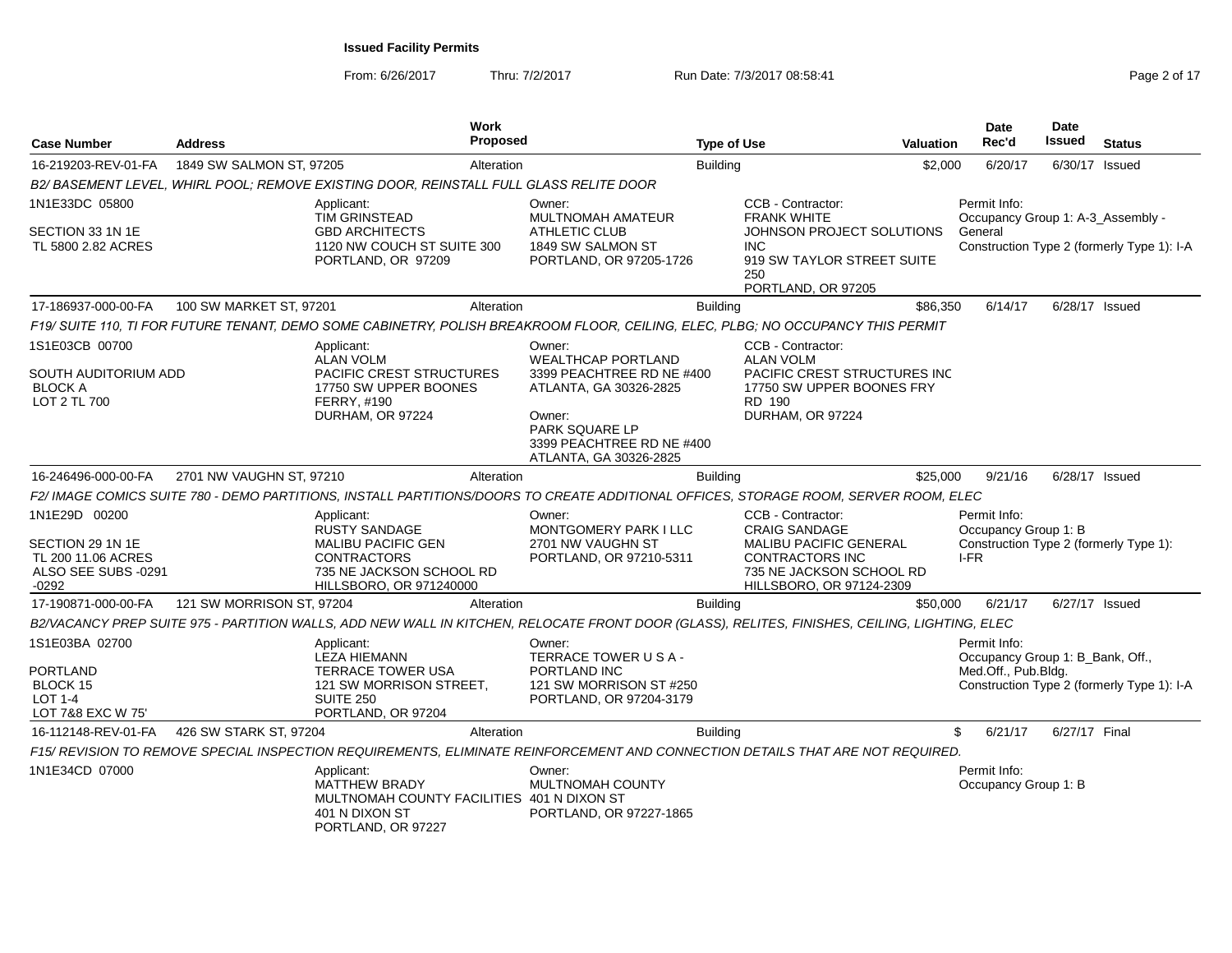From: 6/26/2017

Thru: 7/2/2017 **Run Date: 7/3/2017 08:58:41 Page 3 of 17 Page 3 of 17** 

| <b>Case Number</b>                                                                  | <b>Address</b>             | <b>Work</b>                                                                                                                                                  | Proposed                                                                                                          | <b>Type of Use</b> |                                                                                                                                     | <b>Valuation</b> | <b>Date</b><br>Rec'd                                                    | Date<br>Issued | <b>Status</b>                              |
|-------------------------------------------------------------------------------------|----------------------------|--------------------------------------------------------------------------------------------------------------------------------------------------------------|-------------------------------------------------------------------------------------------------------------------|--------------------|-------------------------------------------------------------------------------------------------------------------------------------|------------------|-------------------------------------------------------------------------|----------------|--------------------------------------------|
| 17-190862-000-00-FA                                                                 | 601 SW 2ND AVE, 97204      |                                                                                                                                                              | Alteration                                                                                                        | <b>Building</b>    |                                                                                                                                     | \$52,000         | 6/21/17                                                                 | 6/30/17 Issued |                                            |
|                                                                                     |                            | F4/ BARREN LIEBMAN/23RD FLR - CONVERT WORK ROOM TO TWO OFFICES, REPLACE DOOR, FINISHES, FIXTURES, CEILING, LIGHTING                                          |                                                                                                                   |                    |                                                                                                                                     |                  |                                                                         |                |                                            |
| 1S1E03BA 05000<br>PORTLAND<br>BLOCK <sub>20</sub><br>LOT 1-4 EXC PT IN ST & LOT 5-8 |                            | Applicant:<br>CHARLES GATES<br>ROCHA BUILDERS LLC<br>14031 SE EASTRIDGE ST<br>PORTLAND, OR 97236                                                             | Owner:<br>MORRISON STREET CF LLC<br>PO BOX 1368<br>CARLSBAD, CA 92018                                             |                    | CCB - Contractor:<br><b>CHARLES CATES</b><br>ROCHA BUILDERS LLC<br>14031 SE EASTRIDGE ST<br>PORTLAND, OR 97236                      |                  | Permit Info:<br>Occupancy Group 1: B_Bank, Off.,<br>Med.Off., Pub.Bldg. |                | Construction Type 2 (formerly Type 1): I-A |
| 17-165223-000-00-FA                                                                 | 527 SW HALL ST, 97201      |                                                                                                                                                              | Alteration                                                                                                        | <b>Building</b>    |                                                                                                                                     | \$230,000        | 5/3/17                                                                  | 6/30/17 Issued |                                            |
|                                                                                     |                            | FF3/ UCB/ 4TH FLOOR TI; SELECTIVE DEMO, WALLS, DOORS, RECONFIGURE FOR OFFICES, CLASSROOMS, WORKROOMS, FLOORING, CEILING, ELEC, PLBG, FINISHES                |                                                                                                                   |                    |                                                                                                                                     |                  |                                                                         |                |                                            |
| 1S1E04DA 00300                                                                      |                            | Applicant:<br><b>NICK HODGES</b><br>HACKER ARCHITECTS, INC.<br>733 SW OAK ST SUITE 100<br>PORTLAND, OR 97205                                                 | Owner:<br><b>GEORGE PSU LEASE LLC ET AL</b><br>PO BOX 751 - FPM<br>PORTLAND, OR 97207-0751                        |                    | CCB - Contractor:<br>FORTIS CONSTRUCTION INC<br>1705 SW TAYLOR ST SUITE 200<br>PORTLAND, OR 97205                                   |                  |                                                                         |                |                                            |
|                                                                                     |                            |                                                                                                                                                              | Owner:<br>PORTLAND STATE UNIVERSITY<br>PO BOX 751 - FPM<br>PORTLAND, OR 97207-0751                                |                    |                                                                                                                                     |                  |                                                                         |                |                                            |
| 17-192017-000-00-FA                                                                 | 321 NE COUCH ST, 97232     |                                                                                                                                                              | Alteration                                                                                                        | <b>Building</b>    |                                                                                                                                     | \$10,000         | 6/23/17                                                                 | 6/30/17 Issued |                                            |
|                                                                                     |                            | F18/2ND FLOOR, CENTRAL OFFICE, ADD WALLS, DOOR, CREATE TWO OFFICES FROM ONE IN OPEN OFFICE AREA, CEILING, ELEC                                               |                                                                                                                   |                    |                                                                                                                                     |                  |                                                                         |                |                                            |
| 1N1E34DA 02900<br>EAST PORTLAND<br><b>BLOCK 75</b><br>LOT 2-6 TL 2900               |                            | Applicant:<br><b>LOGAN MCCLAIN</b><br><b>GREEN GABLES DESIGN AND</b><br><b>RESTORATION</b><br>1807 NW VAUGHN ST<br>PORTLAND OR 97209                         | Owner:<br><b>BLOCK 75 LLC</b><br>116 NE 6TH AVE #400<br>PORTLAND, OR 97232                                        |                    | CCB - Contractor:<br><b>GREEN GABLES DESIGN &amp;</b><br><b>RESTORATION INC</b><br>1807 NW VAUGHN STREET<br>PORTLAND, OR 97209      |                  | Permit Info:<br>Occupancy Group 1: A-2_Restaurant                       |                |                                            |
| 17-186919-000-00-FA                                                                 | 1211 SW 5TH AVE, 97204     |                                                                                                                                                              | Alteration                                                                                                        | <b>Building</b>    |                                                                                                                                     | \$150,000        | 6/14/17                                                                 | 6/28/17 Issued |                                            |
|                                                                                     |                            | F21/ GREENSPOON/28TH FLOOR - REMOVE WALL AND CASEWORK TO ENLARGE OPEN OFFICE, UPGRADE FINISHES IN CONFERENCE, RECEPTION AND BREAK ROOM, ELECTRICAL, PLUMBIN( |                                                                                                                   |                    |                                                                                                                                     |                  |                                                                         |                |                                            |
| 1S1E03BC 00900<br>PORTLAND<br>BLOCK 167<br>$LOT 1-8$                                |                            | Applicant:<br><b>KENT POTTEBAUM</b><br><b>GBD ARCHITECTS</b><br>1120 NW COUCH, #300<br>PORTLAND, OR 97209                                                    | Owner:<br>TR PACWEST LLC<br>120 N LASALLE ST #2900<br>CHICAGO, IL 60602                                           |                    | CCB - Contractor:<br>COMMERCIAL CONTRACTORS INC Occupancy Group 1: B Bank, Off.,<br>5573 SOUTH FIRST CIRCLE<br>RIDGEFIELD, WA 98642 |                  | Permit Info:<br>Med.Off., Pub.Bldg.                                     |                | Construction Type 2 (formerly Type 1): I-A |
| 17-103063-000-00-FA                                                                 | 1220 SW MORRISON ST, 97205 |                                                                                                                                                              | Alteration                                                                                                        | Electrical         |                                                                                                                                     | \$               | 1/6/17                                                                  | 6/28/17 Final  |                                            |
|                                                                                     |                            | pwr - SUITE 700; SWCA SERVER ROOM, ONE WSHP, 120' OF COPPER SUPPLY LINE                                                                                      |                                                                                                                   |                    |                                                                                                                                     |                  |                                                                         |                |                                            |
| 1N1E33DD 06200<br><b>PORTLAND</b><br>BLOCK S 1/2 H<br><b>LOT 1-8</b>                |                            | Applicant:<br>HUGHES ELECTRICAL<br>CONTRACTORS INC.<br>HILLSBORO, OR 97124-8184                                                                              | Owner:<br>WESTON INVESTMENT CO LLC<br>2154 NE BROADWAY #200<br>10490 NW JACKSON QUARRY RD PORTLAND, OR 97232-1561 |                    |                                                                                                                                     |                  | Permit Info:<br>Occupancy Group 1: B<br>I-FR                            |                | Construction Type 2 (formerly Type 1):     |
| 17-194614-000-00-FA                                                                 |                            | 3181 SW SAM JACKSON PARK RD - Bldg DCH, 9 Alteration                                                                                                         |                                                                                                                   | Electrical         |                                                                                                                                     | \$               | 6/28/17                                                                 | 6/28/17 Final  |                                            |
|                                                                                     |                            | #7113 receptacle outlets (Re-arranged existing plugs to new circuits) - power                                                                                |                                                                                                                   |                    |                                                                                                                                     |                  |                                                                         |                |                                            |
| 1S1E09 00200                                                                        |                            | Applicant:<br>DYNALECTRIC CO.<br>5711 SW HOOD AVE.<br>PORTLAND OR 97239-3716                                                                                 | Owner:<br>OREGON STATE OF<br>3181 SW SAM JACKSON PARK RD<br>PORTLAND, OR 97239-3011                               |                    |                                                                                                                                     |                  | Permit Info:<br>Occupancy Group 1: I-2                                  |                | Construction Type 2 (formerly Type 1): I-A |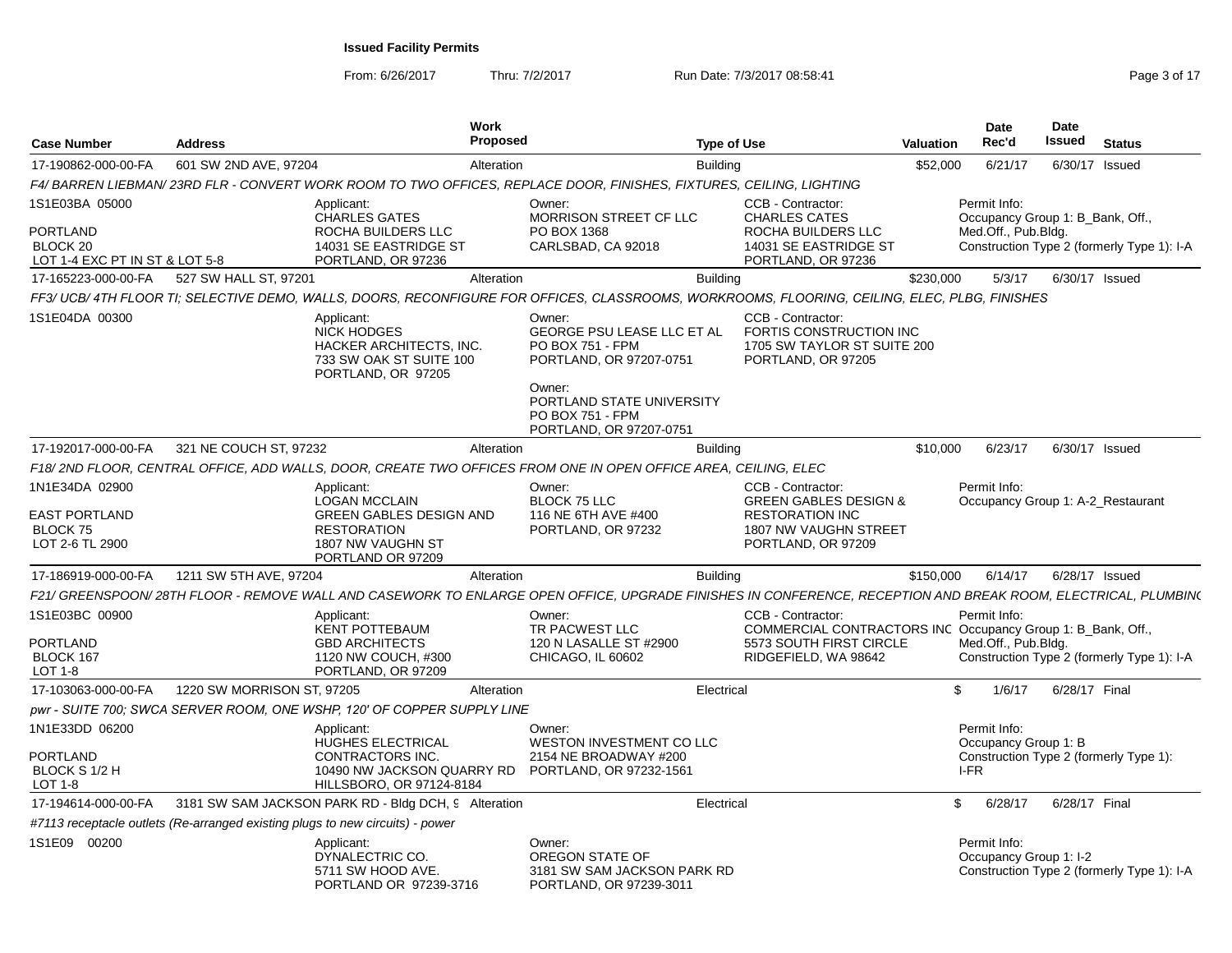From: 6/26/2017

Thru: 7/2/2017 **Run Date: 7/3/2017 08:58:41** Page 4 of 17

| <b>Address</b>                            | <b>Work</b> |                                                                                                                                                                                                                                                                                                                                                                                                                                                                                                                                                                                                                                                                                                                                     |                                                                                                                                                                                                                                                                       | Date<br>Rec'd                                                                                                                                                        | Date<br>Issued                                                                                                                                                                                                                                                                                                                                                                                                                  | <b>Status</b>                                                                                                                                                                                                                                                              |
|-------------------------------------------|-------------|-------------------------------------------------------------------------------------------------------------------------------------------------------------------------------------------------------------------------------------------------------------------------------------------------------------------------------------------------------------------------------------------------------------------------------------------------------------------------------------------------------------------------------------------------------------------------------------------------------------------------------------------------------------------------------------------------------------------------------------|-----------------------------------------------------------------------------------------------------------------------------------------------------------------------------------------------------------------------------------------------------------------------|----------------------------------------------------------------------------------------------------------------------------------------------------------------------|---------------------------------------------------------------------------------------------------------------------------------------------------------------------------------------------------------------------------------------------------------------------------------------------------------------------------------------------------------------------------------------------------------------------------------|----------------------------------------------------------------------------------------------------------------------------------------------------------------------------------------------------------------------------------------------------------------------------|
|                                           |             |                                                                                                                                                                                                                                                                                                                                                                                                                                                                                                                                                                                                                                                                                                                                     |                                                                                                                                                                                                                                                                       | 6/28/17                                                                                                                                                              | 6/28/17 Issued                                                                                                                                                                                                                                                                                                                                                                                                                  |                                                                                                                                                                                                                                                                            |
|                                           |             |                                                                                                                                                                                                                                                                                                                                                                                                                                                                                                                                                                                                                                                                                                                                     |                                                                                                                                                                                                                                                                       |                                                                                                                                                                      |                                                                                                                                                                                                                                                                                                                                                                                                                                 |                                                                                                                                                                                                                                                                            |
|                                           |             | Owner:<br><b>ROSAN INC</b><br>PO BOX 6712<br>PORTLAND, OR 97228-6712                                                                                                                                                                                                                                                                                                                                                                                                                                                                                                                                                                                                                                                                |                                                                                                                                                                                                                                                                       |                                                                                                                                                                      |                                                                                                                                                                                                                                                                                                                                                                                                                                 |                                                                                                                                                                                                                                                                            |
|                                           |             |                                                                                                                                                                                                                                                                                                                                                                                                                                                                                                                                                                                                                                                                                                                                     |                                                                                                                                                                                                                                                                       | 6/27/17                                                                                                                                                              |                                                                                                                                                                                                                                                                                                                                                                                                                                 | 6/27/17 Under Inspection                                                                                                                                                                                                                                                   |
|                                           |             |                                                                                                                                                                                                                                                                                                                                                                                                                                                                                                                                                                                                                                                                                                                                     |                                                                                                                                                                                                                                                                       |                                                                                                                                                                      |                                                                                                                                                                                                                                                                                                                                                                                                                                 |                                                                                                                                                                                                                                                                            |
|                                           |             | Owner:<br><b>LOCA LLC</b><br>101 E 6TH ST #350<br>VANCOUVER, WA 98660                                                                                                                                                                                                                                                                                                                                                                                                                                                                                                                                                                                                                                                               |                                                                                                                                                                                                                                                                       |                                                                                                                                                                      |                                                                                                                                                                                                                                                                                                                                                                                                                                 |                                                                                                                                                                                                                                                                            |
|                                           |             |                                                                                                                                                                                                                                                                                                                                                                                                                                                                                                                                                                                                                                                                                                                                     |                                                                                                                                                                                                                                                                       | 6/26/17                                                                                                                                                              | 6/26/17 Final                                                                                                                                                                                                                                                                                                                                                                                                                   |                                                                                                                                                                                                                                                                            |
| #2350 Mini-Split System heat pump - power |             |                                                                                                                                                                                                                                                                                                                                                                                                                                                                                                                                                                                                                                                                                                                                     |                                                                                                                                                                                                                                                                       |                                                                                                                                                                      |                                                                                                                                                                                                                                                                                                                                                                                                                                 |                                                                                                                                                                                                                                                                            |
|                                           |             | Owner:<br>OREGON STATE OF(MEDICAL<br><b>DEPT</b><br>PORTLAND, OR 97239                                                                                                                                                                                                                                                                                                                                                                                                                                                                                                                                                                                                                                                              |                                                                                                                                                                                                                                                                       |                                                                                                                                                                      |                                                                                                                                                                                                                                                                                                                                                                                                                                 |                                                                                                                                                                                                                                                                            |
|                                           |             |                                                                                                                                                                                                                                                                                                                                                                                                                                                                                                                                                                                                                                                                                                                                     |                                                                                                                                                                                                                                                                       | 6/26/17                                                                                                                                                              | 6/26/17 Final                                                                                                                                                                                                                                                                                                                                                                                                                   |                                                                                                                                                                                                                                                                            |
|                                           |             |                                                                                                                                                                                                                                                                                                                                                                                                                                                                                                                                                                                                                                                                                                                                     |                                                                                                                                                                                                                                                                       |                                                                                                                                                                      |                                                                                                                                                                                                                                                                                                                                                                                                                                 |                                                                                                                                                                                                                                                                            |
|                                           |             | Owner:<br>OREGON STATE OF<br>PORTLAND, OR 97239-3011                                                                                                                                                                                                                                                                                                                                                                                                                                                                                                                                                                                                                                                                                |                                                                                                                                                                                                                                                                       |                                                                                                                                                                      |                                                                                                                                                                                                                                                                                                                                                                                                                                 |                                                                                                                                                                                                                                                                            |
|                                           |             |                                                                                                                                                                                                                                                                                                                                                                                                                                                                                                                                                                                                                                                                                                                                     |                                                                                                                                                                                                                                                                       | 6/26/17                                                                                                                                                              | 6/26/17 Issued                                                                                                                                                                                                                                                                                                                                                                                                                  |                                                                                                                                                                                                                                                                            |
|                                           |             |                                                                                                                                                                                                                                                                                                                                                                                                                                                                                                                                                                                                                                                                                                                                     |                                                                                                                                                                                                                                                                       |                                                                                                                                                                      |                                                                                                                                                                                                                                                                                                                                                                                                                                 |                                                                                                                                                                                                                                                                            |
|                                           |             | Owner:<br><b>FREIGHTLINER</b><br>PO BOX 3820<br>PORTLAND, OR 97208-3820                                                                                                                                                                                                                                                                                                                                                                                                                                                                                                                                                                                                                                                             |                                                                                                                                                                                                                                                                       |                                                                                                                                                                      |                                                                                                                                                                                                                                                                                                                                                                                                                                 |                                                                                                                                                                                                                                                                            |
|                                           |             |                                                                                                                                                                                                                                                                                                                                                                                                                                                                                                                                                                                                                                                                                                                                     |                                                                                                                                                                                                                                                                       | 6/26/17                                                                                                                                                              | 6/26/17 Issued                                                                                                                                                                                                                                                                                                                                                                                                                  |                                                                                                                                                                                                                                                                            |
|                                           |             |                                                                                                                                                                                                                                                                                                                                                                                                                                                                                                                                                                                                                                                                                                                                     |                                                                                                                                                                                                                                                                       |                                                                                                                                                                      |                                                                                                                                                                                                                                                                                                                                                                                                                                 |                                                                                                                                                                                                                                                                            |
| SOUTH AUDITORIUM ADD                      |             | Owner:<br><b>WEALTHCAP PORTLAND</b><br>3399 PEACHTREE RD NE #400<br>ATLANTA, GA 30326-2825<br>Owner:<br>PARK SQUARE LP<br>3399 PEACHTREE RD NE #400                                                                                                                                                                                                                                                                                                                                                                                                                                                                                                                                                                                 |                                                                                                                                                                                                                                                                       |                                                                                                                                                                      |                                                                                                                                                                                                                                                                                                                                                                                                                                 |                                                                                                                                                                                                                                                                            |
|                                           |             | 2250 NW 22ND AVE, 97210<br>Applicant:<br>AMERICAN HEATING INC.<br>5035 SE 24TH<br>PORTLAND OR 97202-4765<br>930 SE 11TH AVE, 97214<br>Applicant:<br>CHRISTENSON ELECTRIC INC.<br>17201 NE SACRAMENTO ST<br>PORTLAND OR 97230-5941<br>707 SW GAINES ST, 97201<br>Applicant:<br>DYNALECTRIC CO.<br>5711 SW HOOD AVE.<br>PORTLAND OR 97239-3716<br>Applicant:<br>DYNALECTRIC CO.<br>5711 SW HOOD AVE.<br>PORTLAND OR 97239-3716<br>5160 N LAGOON AVE, 97217<br>power - WIND TUNNEL PLATFORM MODIFICATIONS, STRUCTURAL STEEL, ELEC<br>Applicant:<br>MCCOY ELECTRIC CO INC.<br>P.O. BOX 42428<br>PORTLAND OR 97242-0428<br>100 SW MARKET ST, 97201<br>Applicant:<br>WILLAMETTE ELECTRIC INC.<br>P.O. BOX 230547<br>TIGARD, OR 97281-0547 | <b>Proposed</b><br>Alteration<br>Alteration<br>PWR - SUITE B, WARM SHELL T.I. NO OCCUPANCY THIS PERMIT, DEMISING WALLS, ADA RESTROOM ELEC<br>Alteration<br>3181 SW SAM JACKSON PARK RD - Bldg OPC, 9 Alteration<br>Alteration<br>Alteration<br>ATLANTA, GA 30326-2825 | <b>Type of Use</b><br>Electrical<br>Electrical<br>Electrical<br>3181 SW SAM JACKSON PARK RD<br>Electrical<br>3181 SW SAM JACKSON PARK RD<br>Electrical<br>Electrical | <b>Valuation</b><br>\$<br>hvac control - 5TH FLR - CANARY MARKETING TI - EXPAND EXISTING TENANT SPACE INTO ADJACENT SPACE. DEMO WALL, NEW WALLS, DOOR, LIGHTING, ELEC.<br>\$<br>Permit Info:<br>Station<br>\$<br>Permit Info:<br>\$<br>Permit Info:<br>\$<br>Permit Info:<br>II-FR<br>\$<br>power - SUITE 110, TI FOR FUTURE TENANT, DEMO SOME CABINETRY, POLISH BREAKROOM FLOOR, CEILING, ELEC, PLBG; NO OCCUPANCY THIS PERMIT | Occupancy Group 1: M Store, Service<br>Construction Type 2 (formerly Type 1): V-A<br>Construction Type 2 (formerly Type 1): V-B<br>Occupancy Group 1: I-2<br>Construction Type 2 (formerly Type 1): I-A<br>Occupancy Group 1: F1<br>Construction Type 2 (formerly Type 1): |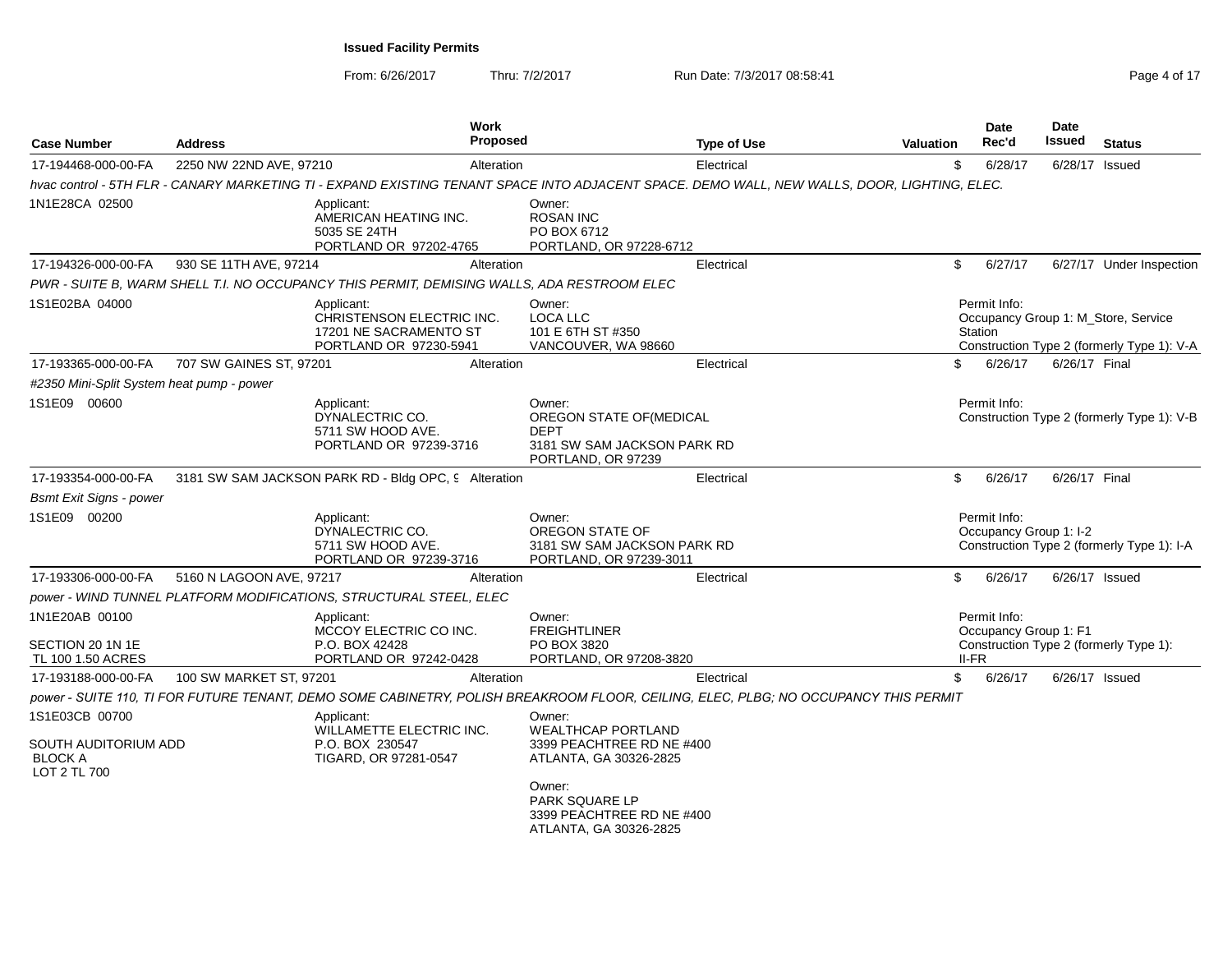From: 6/26/2017

Thru: 7/2/2017 **Run Date: 7/3/2017 08:58:41 Page 5 of 17 Page 5 of 17** 

| <b>Case Number</b>                                                                                                                                                             | <b>Address</b>          | <b>Work</b><br><b>Proposed</b>                                                                                                                                    |                                                                                                                     | <b>Type of Use</b>                             | Valuation | Date<br>Rec'd                                    | <b>Date</b><br>Issued | <b>Status</b>                              |
|--------------------------------------------------------------------------------------------------------------------------------------------------------------------------------|-------------------------|-------------------------------------------------------------------------------------------------------------------------------------------------------------------|---------------------------------------------------------------------------------------------------------------------|------------------------------------------------|-----------|--------------------------------------------------|-----------------------|--------------------------------------------|
| 17-192923-000-00-FA                                                                                                                                                            | 101 SW MAIN ST, 97204   | Alteration                                                                                                                                                        |                                                                                                                     | Electrical                                     | \$        | 6/26/17                                          |                       | 6/26/17 Issued                             |
|                                                                                                                                                                                |                         | power - STE 1000 - MSA ENGINEERING - REMOVE WALLS AND ADD WALLS FOR OFFICES, BREAK ROOM AND WORKROOM, ELECTRICAL, PLUMBING, CEILING, FIXTURES AND FINISHES        |                                                                                                                     |                                                |           |                                                  |                       |                                            |
| 1S1E03BD 00300                                                                                                                                                                 |                         | Applicant:<br>CAPITOL ELECTRIC CO INC.                                                                                                                            | Owner:<br>MADISON-OFC ONE MAIN                                                                                      |                                                |           | Permit Info:<br>Occupancy Group 1: B_Bank, Off., |                       |                                            |
| PORTLAND<br>BLOCK 11<br>LOT $1-4$<br>LOT 5-8 EXC PT IN STS                                                                                                                     |                         | 11401 NE MARX ST.<br>PORTLAND OR 97220-1041                                                                                                                       | PO BOX 7517<br>HICKSVILLE, NY 11802-7517<br>Owner:<br>PLACE OR LLC                                                  |                                                |           | Med.Off., Pub.Bldg.                              |                       | Construction Type 2 (formerly Type 1): I-A |
|                                                                                                                                                                                |                         |                                                                                                                                                                   | PO BOX 7517<br>HICKSVILLE, NY 11802-7517<br>Owner:<br>BILLBOX# 17-367-1<br>PO BOX 7517<br>HICKSVILLE, NY 11802-7517 |                                                |           |                                                  |                       |                                            |
| 17-193093-000-00-FA                                                                                                                                                            | 6308 N MARINE DR. 97203 | Alteration                                                                                                                                                        |                                                                                                                     | Electrical                                     | \$        | 6/26/17                                          |                       | 6/26/17 Issued                             |
|                                                                                                                                                                                |                         | power - Replace 1190 gallon fuel tank, add remote fill & vent lines(supplying fire pump)                                                                          |                                                                                                                     |                                                |           |                                                  |                       |                                            |
| 2N1E30C 01300                                                                                                                                                                  |                         | Applicant:<br><b>HUGHES ELECTRICAL</b>                                                                                                                            | Owner:<br>LIT INDUSTRIAL LTD                                                                                        |                                                |           |                                                  |                       |                                            |
| RIVERGATE INDUSTRIAL DIS<br>BLOCK <sub>26</sub><br>LOT 5 EXC PT IN ST<br>LAND & IMPS SEE R657897 (R708887881)<br>FOR MACH & EQUIP & SEE R672269<br>(R708887882) FOR OTHER IMPS |                         | CONTRACTORS INC.<br>10490 NW JACKSON QUARRY RD<br>HILLSBORO, OR 97124-8184                                                                                        | PARTNERSHIP<br>1717 MCKINNEY AVE #1900<br>DALLAS, TX 75202-1253                                                     |                                                |           |                                                  |                       |                                            |
| 17-184383-000-00-FA                                                                                                                                                            | 760 SW 9TH AVE          | Alteration                                                                                                                                                        |                                                                                                                     | Electrical                                     | \$        | 6/8/17                                           |                       | 6/30/17 Under Inspection                   |
|                                                                                                                                                                                |                         | pwr - NGKF/2ND FLOOR - BUILD OUT SOUTH HALF OF SECOND FLOOR FOR FIRST TIME TENANT, NEW WALLS FOR OFFICES, RECEPTION, CONFERENCE, BREAK, RESTROOMS, LIGHTING, CEIL |                                                                                                                     |                                                |           |                                                  |                       |                                            |
| 1N1E34CC 09600                                                                                                                                                                 |                         | Applicant:<br>DYNALECTRIC CO.<br>5711 SW HOOD AVE.<br>PORTLAND OR 97239-3716                                                                                      |                                                                                                                     |                                                |           |                                                  |                       |                                            |
| 17-196167-000-00-FA                                                                                                                                                            | 321 NE COUCH ST, 97232  | Alteration                                                                                                                                                        |                                                                                                                     | Electrical                                     | \$        | 6/30/17                                          |                       | 6/30/17 Under Inspection                   |
|                                                                                                                                                                                |                         | pwr - 2ND FLOOR, CENTRAL OFFICE, ADD WALLS, DOOR, CREATE TWO OFFICES FROM ONE IN OPEN OFFICE AREA, CEILING, ELEC                                                  |                                                                                                                     |                                                |           |                                                  |                       |                                            |
| 1N1E34DA 02900                                                                                                                                                                 |                         | Applicant:<br>WHISKEY HILL ELECTRIC INC                                                                                                                           | Owner:<br><b>BLOCK 75 LLC</b>                                                                                       | CCB - Contractor:<br>WHISKEY HILL ELECTRIC INC |           | Permit Info:                                     |                       | Occupancy Group 1: A-2_Restaurant          |
| <b>EAST PORTLAND</b><br><b>BLOCK 75</b><br>LOT 2-6 TL 2900                                                                                                                     |                         | <b>PO BOX 206</b><br>HUBBARD, OR 97032                                                                                                                            | 116 NE 6TH AVE #400<br>PORTLAND, OR 97232                                                                           | PO BOX 206<br>HUBBARD, OR 97032                |           |                                                  |                       |                                            |
| 17-196161-000-00-FA                                                                                                                                                            | 3627 N ANCHOR ST, 97217 | Alteration                                                                                                                                                        |                                                                                                                     | Electrical                                     | \$        | 6/30/17                                          |                       | 6/30/17 Issued                             |
|                                                                                                                                                                                |                         | power - BLDG 1, WAREHOUSE AREA, ADD 8 EDGE OF DOCK LEVELERS, NEW CABINETRY IN OFFICE AREA, EXTERIOR FENCE ENCLOSURE FOR PALLET STORAGE                            |                                                                                                                     |                                                |           |                                                  |                       |                                            |
| 1N1E20A 00200<br>PARTITION PLAT 1994-175                                                                                                                                       |                         | Applicant:<br>CHRISTENSON ELECTRIC INC.<br>17201 NE SACRAMENTO ST                                                                                                 | Owner:<br>ROSAN INC<br>PO BOX 6712                                                                                  |                                                |           |                                                  |                       |                                            |
| LOT <sub>1</sub>                                                                                                                                                               |                         | PORTLAND OR 97230-5941                                                                                                                                            | PORTLAND, OR 97228-6712                                                                                             |                                                |           |                                                  |                       |                                            |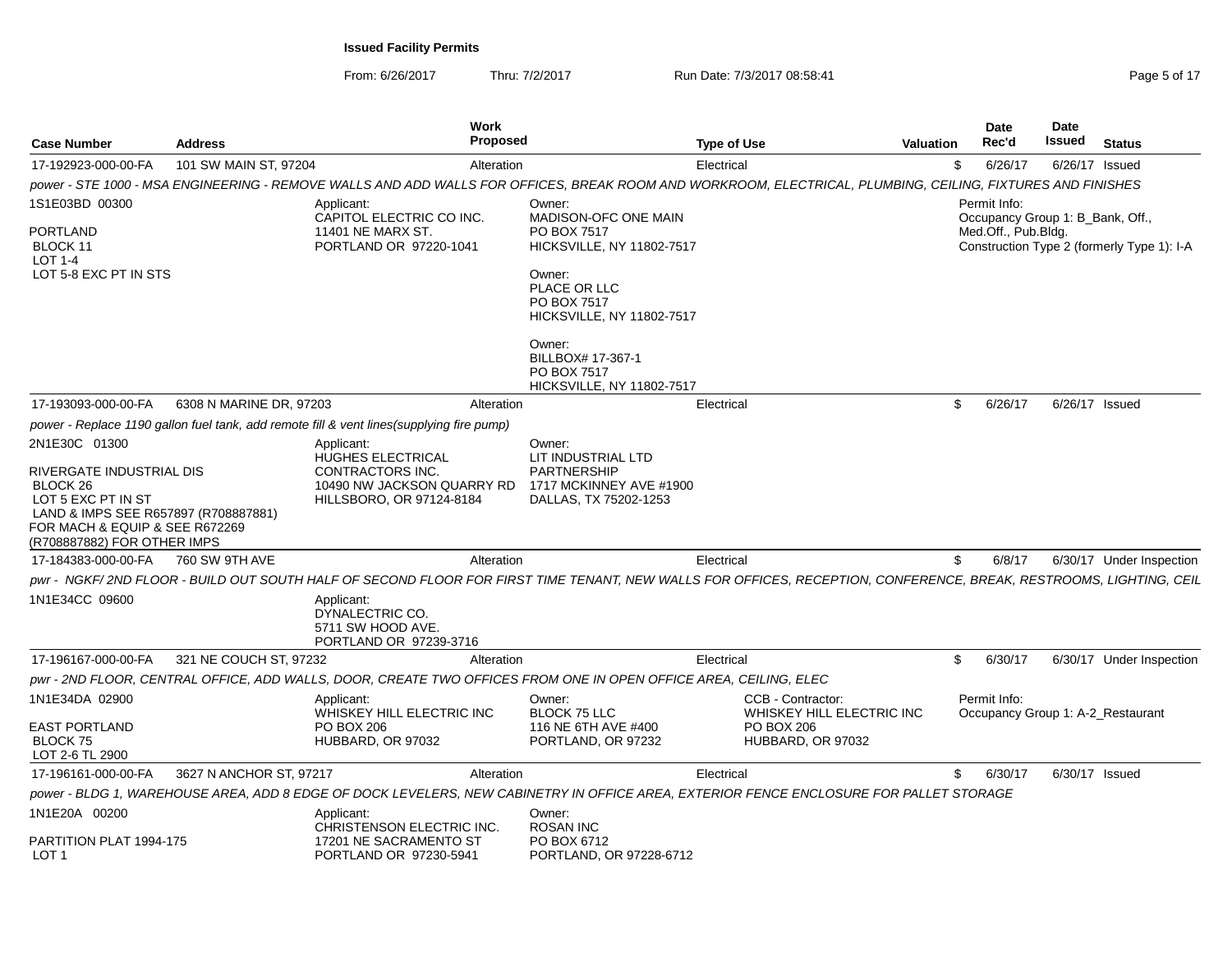From: 6/26/2017

Thru: 7/2/2017 **Run Date: 7/3/2017 08:58:41 Page 6 of 17** Page 6 of 17

| <b>Case Number</b>                                                                    | <b>Address</b>               | Work<br>Proposed                                                                                                                                                   |                                                                                                       | <b>Type of Use</b>                                                                        | <b>Valuation</b> | <b>Date</b><br>Rec'd                                                    | Date<br>Issued | <b>Status</b>                                |
|---------------------------------------------------------------------------------------|------------------------------|--------------------------------------------------------------------------------------------------------------------------------------------------------------------|-------------------------------------------------------------------------------------------------------|-------------------------------------------------------------------------------------------|------------------|-------------------------------------------------------------------------|----------------|----------------------------------------------|
| 17-159339-000-00-FA                                                                   | 3905 SE 91ST AVE, 97266      | Alteration                                                                                                                                                         |                                                                                                       | Electrical                                                                                | \$               | 4/24/17                                                                 | 6/29/17 Final  |                                              |
|                                                                                       |                              | pwr - mIMPROVEMENTS FOR TEMPORARY COLLOCATION OF GRANT HS WITHIN MARSHALL HS - MINOR WORK ON ALL FOUR LEVELS INCLUDING PAINTING, SIGNAGE, FINISHES, CEILING, LIGHT |                                                                                                       |                                                                                           |                  |                                                                         |                |                                              |
| 1S2E09 00200                                                                          |                              | Applicant:<br>HUGHES ELECTRICAL                                                                                                                                    | Owner:<br>SCHOOL DISTRICT NO 1(LEASED                                                                 | CCB - Contractor:<br><b>HUGHES ELECTRICAL</b>                                             |                  |                                                                         |                |                                              |
| SECTION 09 1S 2E<br>TL 200 23.86 ACRES                                                |                              | CONTRACTORS INC<br>10490 NW JACKSON QUARRY RD<br>HILLSBORO, OR 97124                                                                                               | PO BOX 3107<br>PORTLAND, OR 97208-3107                                                                | <b>CONTRACTORS INC</b><br>10490 NW JACKSON QUARRY RD<br>HILLSBORO, OR 97124               |                  |                                                                         |                |                                              |
|                                                                                       |                              |                                                                                                                                                                    | Owner:<br>MULTIPLE TENANTS<br>PO BOX 3107<br>PORTLAND, OR 97208-3107                                  |                                                                                           |                  |                                                                         |                |                                              |
| 17-120722-000-00-FA                                                                   | 308 SW 1ST AVE, 97204        | Alteration                                                                                                                                                         |                                                                                                       | Electrical                                                                                | \$               | 2/13/17                                                                 | 6/29/17 Final  |                                              |
| LIGHTING FOR AWNING PROJECT - pwr                                                     |                              |                                                                                                                                                                    |                                                                                                       |                                                                                           |                  |                                                                         |                |                                              |
| 1N1E34CD 04200                                                                        |                              | Applicant:<br><b>LANTIL LLC</b><br>11490 SE JENNIFER STREET<br>CLACKAMAS, OR 97015                                                                                 | Owner:<br><b>GEORGE LAWRENCE</b><br><b>INVESTMENTS LLC</b><br>9 SE 3RD AVE #100<br>PORTLAND, OR 97214 | CCB - Contractor:<br><b>LANTIL LLC</b><br>11490 SE JENNIFER STREET<br>CLACKAMAS, OR 97015 |                  | Permit Info:<br>Occupancy Group 1: B_Bank, Off.,<br>Med.Off., Pub.Bldg. |                | Construction Type 2 (formerly Type 1): III-B |
| 17-196024-000-00-FA                                                                   | 2250 NW 22ND AVE, 97210      | Alteration                                                                                                                                                         |                                                                                                       | Electrical                                                                                | \$               | 6/29/17                                                                 | 6/29/17 Issued |                                              |
|                                                                                       |                              | fire alarm - 5TH FLR - CANARY MARKETING TI - EXPAND EXISTING TENANT SPACE INTO ADJACENT SPACE. DEMO WALL, NEW WALLS, DOOR, LIGHTING, ELEC.                         |                                                                                                       |                                                                                           |                  |                                                                         |                |                                              |
| 1N1E28CA 02500                                                                        |                              | Applicant:<br>POINT MONITOR CORP.<br>5863 LAKEVIEW BLVD #100<br>LAKE OSWEGO, OR 97035-7058                                                                         | Owner:<br><b>ROSAN INC</b><br>PO BOX 6712<br>PORTLAND, OR 97228-6712                                  |                                                                                           |                  |                                                                         |                |                                              |
| 17-196003-000-00-FA                                                                   | 777 NE M L KING BLVD, 97232  | Alteration                                                                                                                                                         |                                                                                                       | Electrical                                                                                | \$               | 6/29/17                                                                 |                | 6/29/17 Under Inspection                     |
| pwr - 2ND FLOOR, PLATING KITCHEN WALL                                                 |                              |                                                                                                                                                                    |                                                                                                       |                                                                                           |                  |                                                                         |                |                                              |
| 1N1E34AD 00100                                                                        |                              | Applicant:                                                                                                                                                         | Owner:                                                                                                |                                                                                           |                  | Permit Info:                                                            |                |                                              |
| <b>WHEELERS ADD</b><br>BLOCK 10-12&20-22&27-29&40-42 TL 100                           |                              | <b>GREG HATLEBERG</b><br>OREGON CONVENTION CENTER<br>777 NE MKL JR BLVD<br>Portland, OR 97232                                                                      | <b>METRO</b><br>600 NE GRAND AVE<br>PORTLAND, OR 97232-2736                                           |                                                                                           |                  | General                                                                 |                | Occupancy Group 1: A-3_Assembly -            |
| 17-178000-000-00-FA                                                                   | 501 SE HAWTHORNE BLVD, 97214 | Alteration                                                                                                                                                         |                                                                                                       | Electrical                                                                                | \$               | 5/26/17                                                                 | 6/29/17 Final  |                                              |
|                                                                                       |                              | pwr - MULTNOMAH BUILDING, 2ND FLOOR; TI, REMODEL CONFERENCE ROOM, INFILL DOOR, REMOVE PORTION OF WALL AND DOOR, ELEC,                                              |                                                                                                       |                                                                                           |                  |                                                                         |                |                                              |
| 1S1E02BC 07200<br><b>HAWTHORNE PK</b><br>BLOCK 131<br>INC PT VAC ST LOT 1-3 EXC W 10' |                              | Applicant:<br>MULTNOMAH CT FACILITIES<br>MANAGEMENT<br>ATTN: JEFF LEWIS<br>401 N. DIXON ST.                                                                        | Owner:<br>MULTNOMAH COUNTY(LEASED<br>401 N DIXON ST<br>PORTLAND, OR 97227-1865                        |                                                                                           |                  | Permit Info:<br>Occupancy Group 1: B<br>I-FR                            |                | Construction Type 2 (formerly Type 1):       |
| <b>STS</b><br>LOT 5 EXC PT IN ST; LOT 6-8                                             |                              | INC PT VAC ST LOT 4 EXC W 10' & EXC PT IN PORTLAND, OR 97227-1865                                                                                                  | Owner:<br>MULTIPLE TENANTS<br>401 N DIXON ST<br>PORTLAND, OR 97227-1865                               |                                                                                           |                  |                                                                         |                |                                              |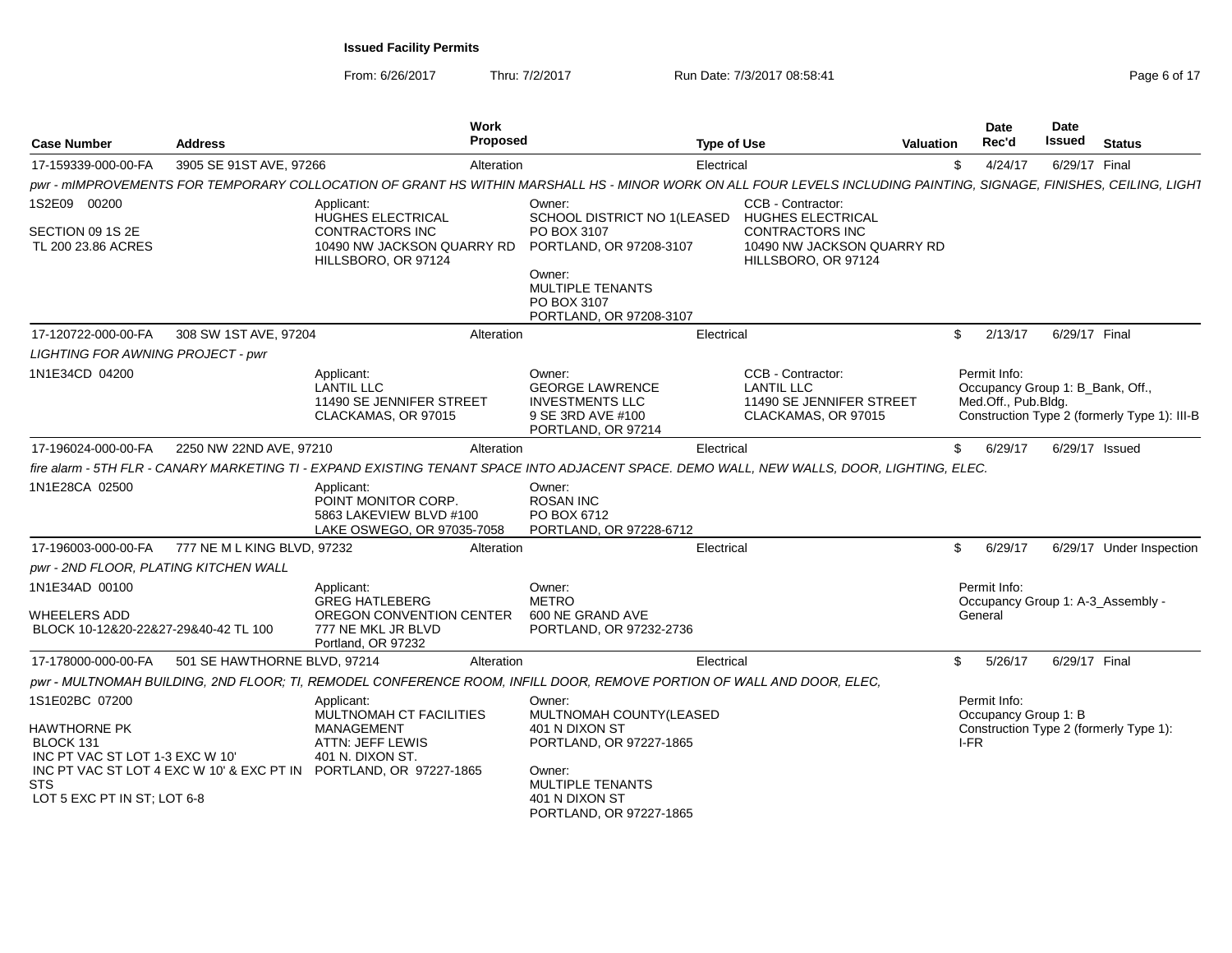From: 6/26/2017Thru: 7/2/2017 **Run Date: 7/3/2017 08:58:41** Page 7 of 17

| <b>Case Number</b>                            | <b>Address</b>         | Work<br><b>Proposed</b>                                               |                                                                                              | <b>Type of Use</b> | <b>Valuation</b> | Date<br>Rec'd                        | Date<br>Issued | <b>Status</b>                              |
|-----------------------------------------------|------------------------|-----------------------------------------------------------------------|----------------------------------------------------------------------------------------------|--------------------|------------------|--------------------------------------|----------------|--------------------------------------------|
| 17-195829-000-00-FA                           | 900 SW 5TH AVE, 97204  | Alteration                                                            |                                                                                              | Electrical         | \$               | 6/29/17                              |                | 6/29/17 Issued                             |
| 22nd floor TI - access control                |                        |                                                                       |                                                                                              |                    |                  |                                      |                |                                            |
| 1S1E03BB 00200                                |                        | Applicant:<br>ARONSON SECURITY GROUP INC. STANDARD INS CO (LEASE MULT | Owner:                                                                                       |                    |                  | Permit Info:<br>Occupancy Group 1: B |                |                                            |
| <b>PORTLAND</b><br>BLOCK 59<br>LOT 1-8        |                        | 9350 SW NIBUS AVE<br>BEAVERTON, OR 97008-7182                         | <b>LAW LIBRARY</b><br><b>PO BOX 711</b><br>PORTLAND, OR 97204                                |                    | I-FR             |                                      |                | Construction Type 2 (formerly Type 1):     |
| 17-195823-000-00-FA                           | 900 SW 5TH AVE, 97204  | Alteration                                                            |                                                                                              | Electrical         | \$               | 6/29/17                              |                | 6/29/17 Issued                             |
| 22nd floor TI - sound masking                 |                        |                                                                       |                                                                                              |                    |                  |                                      |                |                                            |
| 1S1E03BB 00200                                |                        | Applicant:<br><b>GB MANCHESTER INC</b>                                | Owner:                                                                                       |                    |                  | Permit Info:                         |                |                                            |
| <b>PORTLAND</b><br>BLOCK 59<br>LOT $1-8$      |                        | 600 NE 88th Street - Suite B103<br>Vancouver, WA 98665                | STANDARD INS CO (LEASE MULT<br><b>LAW LIBRARY</b><br><b>PO BOX 711</b><br>PORTLAND, OR 97204 |                    | I-FR             | Occupancy Group 1: B                 |                | Construction Type 2 (formerly Type 1):     |
| 17-195818-000-00-FA                           | 900 SW 5TH AVE, 97204  | Alteration                                                            |                                                                                              | Electrical         | \$               | 6/29/17                              |                | 6/29/17 Issued                             |
| 22nd floor TI - hvac controls                 |                        |                                                                       |                                                                                              |                    |                  |                                      |                |                                            |
| 1S1E03BB 00200                                |                        | Applicant:                                                            | Owner:                                                                                       |                    |                  | Permit Info:                         |                |                                            |
| <b>PORTLAND</b><br><b>BLOCK 59</b><br>LOT 1-8 |                        | NORTHWEST CONTROL CO.<br>PO BOX 22919<br>MILWAUKIE OR 97269-2919      | STANDARD INS CO (LEASE MULT<br><b>LAW LIBRARY</b><br><b>PO BOX 711</b><br>PORTLAND, OR 97204 |                    | I-FR             | Occupancy Group 1: B                 |                | Construction Type 2 (formerly Type 1):     |
| 17-195809-000-00-FA                           | 900 SW 5TH AVE, 97204  | Alteration                                                            |                                                                                              | Electrical         | \$               | 6/29/17                              |                | 6/29/17 Issued                             |
| 22nd floor TI - voice/data                    |                        |                                                                       |                                                                                              |                    |                  |                                      |                |                                            |
| 1S1E03BB 00200                                |                        | Applicant:<br><b>IES COMMERCIAL INC.</b>                              | Owner:<br>STANDARD INS CO (LEASE MULT                                                        |                    |                  | Permit Info:<br>Occupancy Group 1: B |                |                                            |
| <b>PORTLAND</b><br>BLOCK 59<br>LOT 1-8        |                        | 16135 SW 74TH AVE.<br>TIGARD, OR 97224-7994                           | <b>LAW LIBRARY</b><br><b>PO BOX 711</b><br>PORTLAND, OR 97204                                |                    | I-FR             |                                      |                | Construction Type 2 (formerly Type 1):     |
| 17-192361-000-00-FA                           | 1500 SW 1ST AVE, 97201 | Alteration                                                            |                                                                                              | Electrical         | \$               | 6/23/17                              |                | 6/29/17 Under Inspection                   |
| #1015 LANDAU ASSOCIATES - power               |                        |                                                                       |                                                                                              |                    |                  |                                      |                |                                            |
| 1S1E03CA 00600                                |                        | Applicant:<br>CHRISTENSON ELECTRIC INC.                               | Owner:<br><b>URBAN OFFICE</b>                                                                |                    |                  | Permit Info:                         |                |                                            |
| <b>PORTLAND</b><br><b>BLOCK 116 TL 600</b>    |                        | 17201 NE SACRAMENTO ST<br>PORTLAND OR 97230-5941                      | 111 SW COLUMBIA ST #1380<br>PORTLAND, OR 97201-5845                                          |                    |                  | Occupancy Group 1: B                 |                | Construction Type 2 (formerly Type 1): I-A |
|                                               |                        |                                                                       | Owner:<br><b>PARKING</b><br>111 SW COLUMBIA ST #1380<br>PORTLAND, OR 97201-5845              |                    |                  |                                      |                |                                            |
|                                               |                        |                                                                       | Owner:<br><b>FACILITIES</b><br>111 SW COLUMBIA ST #1380<br>PORTLAND, OR 97201-5845           |                    |                  |                                      |                |                                            |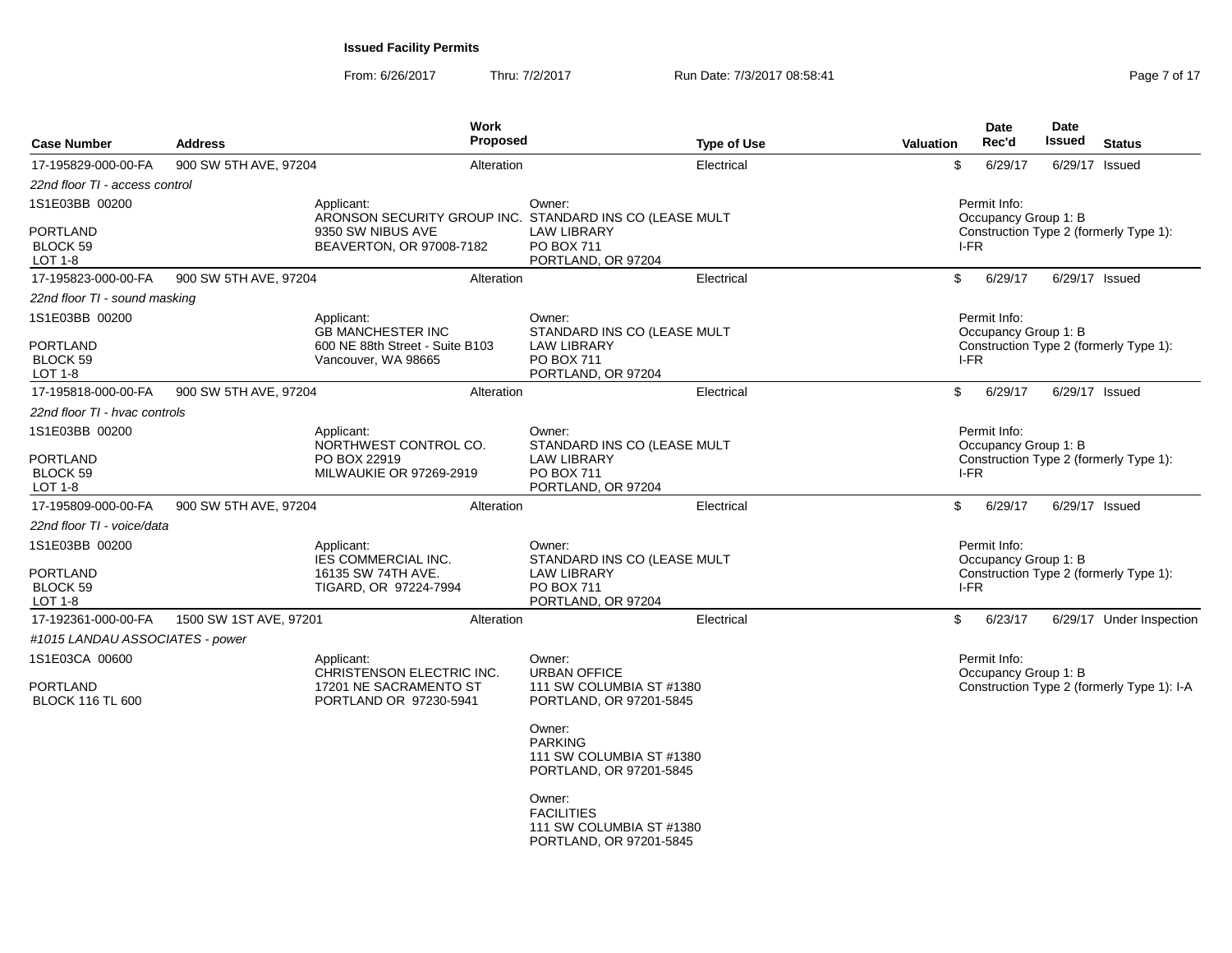From: 6/26/2017Thru: 7/2/2017 **Run Date: 7/3/2017 08:58:41** Page 8 of 17

| <b>Case Number</b>                                        | <b>Address</b>                                                                                         | Work<br><b>Proposed</b>                                                                     | <b>Type of Use</b>                                                                      | <b>Valuation</b> | <b>Date</b><br>Rec'd                         | <b>Date</b><br>Issued<br><b>Status</b>                                            |
|-----------------------------------------------------------|--------------------------------------------------------------------------------------------------------|---------------------------------------------------------------------------------------------|-----------------------------------------------------------------------------------------|------------------|----------------------------------------------|-----------------------------------------------------------------------------------|
| 17-195766-000-00-FA                                       | 111 SW COLUMBIA ST, 97258                                                                              | Alteration                                                                                  | Electrical                                                                              | \$               | 6/29/17                                      | 6/29/17 Issued                                                                    |
| #750 BVR TI - power                                       |                                                                                                        |                                                                                             |                                                                                         |                  |                                              |                                                                                   |
| 1S1E03BD 01700                                            | Applicant:                                                                                             | CHRISTENSON ELECTRIC INC.                                                                   | Owner:<br><b>COLUMBIA SQUARE LLC</b>                                                    |                  | Permit Info:<br>Occupancy Group 1: B         |                                                                                   |
| <b>PORTLAND</b><br>BLOCK 129<br><b>LOT 1-8</b>            |                                                                                                        | 17201 NE SACRAMENTO ST<br>PORTLAND OR 97230-5941                                            | 111 SW COLUMBIA ST #1380<br>PORTLAND, OR 97201-5845                                     |                  |                                              | Construction Type 2 (formerly Type 1): I-A                                        |
| 17-195360-000-00-FA                                       | 4810 N LAGOON AVE, 97217                                                                               | Alteration                                                                                  | Electrical                                                                              | \$               | 6/29/17                                      | 6/29/17 Issued                                                                    |
|                                                           | power - DOC MARTEN, ADD BREAKROOM, RESTROOM, WALLS, FIXTURES                                           |                                                                                             |                                                                                         |                  |                                              |                                                                                   |
| 1N1E20A 00200                                             | Applicant:                                                                                             | CHRISTENSON ELECTRIC INC.<br>17201 NE SACRAMENTO ST<br>PORTLAND OR 97230-5941               | Owner:<br><b>ROSAN INC</b><br>PO BOX 6712<br>PORTLAND, OR 97228-6712                    |                  |                                              |                                                                                   |
| 17-195316-000-00-FA                                       | 2250 NW 22ND AVE, 97210                                                                                | Alteration                                                                                  | Electrical                                                                              | \$               | 6/29/17                                      | 6/29/17 Final                                                                     |
|                                                           | hvac control - TOWNSEND INTERIOR TI - NEW WALLS FOR PHOTOGRAPHY STUDIO AND STORAGE ROOM, ELEC.         |                                                                                             |                                                                                         |                  |                                              |                                                                                   |
| 1N1E28CA 02500                                            | Applicant:<br>5035 SE 24TH                                                                             | AMERICAN HEATING INC.<br>PORTLAND OR 97202-4765                                             | Owner:<br><b>ROSAN INC</b><br>PO BOX 6712<br>PORTLAND, OR 97228-6712                    |                  |                                              |                                                                                   |
| 17-192281-000-00-FA                                       | 1525 NW 21ST AVE, 97210                                                                                | Alteration                                                                                  | <b>Fire Alarms</b>                                                                      | \$1              | 6/23/17                                      | 6/27/17 Issued                                                                    |
|                                                           | THE JOINT CHIROPRACTIC CLINIC-FIRE ALARM FOR TI                                                        |                                                                                             |                                                                                         |                  |                                              |                                                                                   |
| 1N1E28CD 02500                                            | Applicant:                                                                                             | <b>OLEG PRIMACHENKO</b><br><b>LEAR ELECTRIC</b><br>6002 NE 112TH AVE.<br>PORTLAND, OR 97220 | Owner:<br>BLOCK 296 SLABTOWN LLC<br>1015 NW 11TH AVE #243<br>PORTLAND, OR 97209         |                  | Permit Info:                                 | Occupancy Group 1: A-2_Restaurant<br>Construction Type 2 (formerly Type 1): III-B |
| 17-195149-000-00-FA                                       | 1515 SW 5TH AVE, 97201                                                                                 | Alteration                                                                                  | <b>Fire Alarms</b>                                                                      | \$2.500          | 6/28/17                                      | 6/28/17 Final                                                                     |
|                                                           | Suite #800- Alterations to the Fire Alarm System as needed for T.I.- 6 Devices total2- Strobes, 2- H/S |                                                                                             |                                                                                         |                  |                                              |                                                                                   |
| 1S1E03BC 03700<br><b>PORTLAND</b><br>BLOCK 164<br>LOT 1-8 | Applicant:<br><b>BEN BREIT</b>                                                                         | POINT MONITOR CORP<br>5863 LAKEVIEW BLVD, #100<br>LAKE OSWEGO, OR 97035                     | Owner:<br>WESTON INVESTMENT CO LLC<br>2154 NE BROADWAY #200<br>PORTLAND, OR 97232-1561  |                  | Permit Info:<br>Occupancy Group 1: B<br>I-FR | Construction Type 2 (formerly Type 1):                                            |
| 17-195076-000-00-FA                                       | 4805 NE GLISAN ST, 97213                                                                               | Alteration                                                                                  | <b>Fire Alarms</b>                                                                      | \$3,400          | 6/28/17                                      | 6/28/17 Issued                                                                    |
|                                                           | Room 1L03- Alterations to the Fire Alarm System as needed- 1 Strobe total                              |                                                                                             |                                                                                         |                  |                                              |                                                                                   |
| 1N2E31BD 04100<br>SECTION 31 1N 2E<br>TL 4100 9.54 ACRES  | Applicant:                                                                                             | <b>OREGON ELECTRIC</b><br>1709 SE 3RD AV<br>PORTLAND, OR 97214                              | Owner:<br>PROVIDENCE HEALTH<br>4400 NE HALSEY ST BLDG 2 #190<br>PORTLAND, OR 97213-1545 |                  | Permit Info:<br>Occupancy Group 1: I-2       | Construction Type 2 (formerly Type 1): I-A                                        |
|                                                           |                                                                                                        |                                                                                             | Owner:<br>SERVICES-OREGON<br>4400 NE HALSEY ST BLDG 2 #190<br>PORTLAND, OR 97213-1545   |                  |                                              |                                                                                   |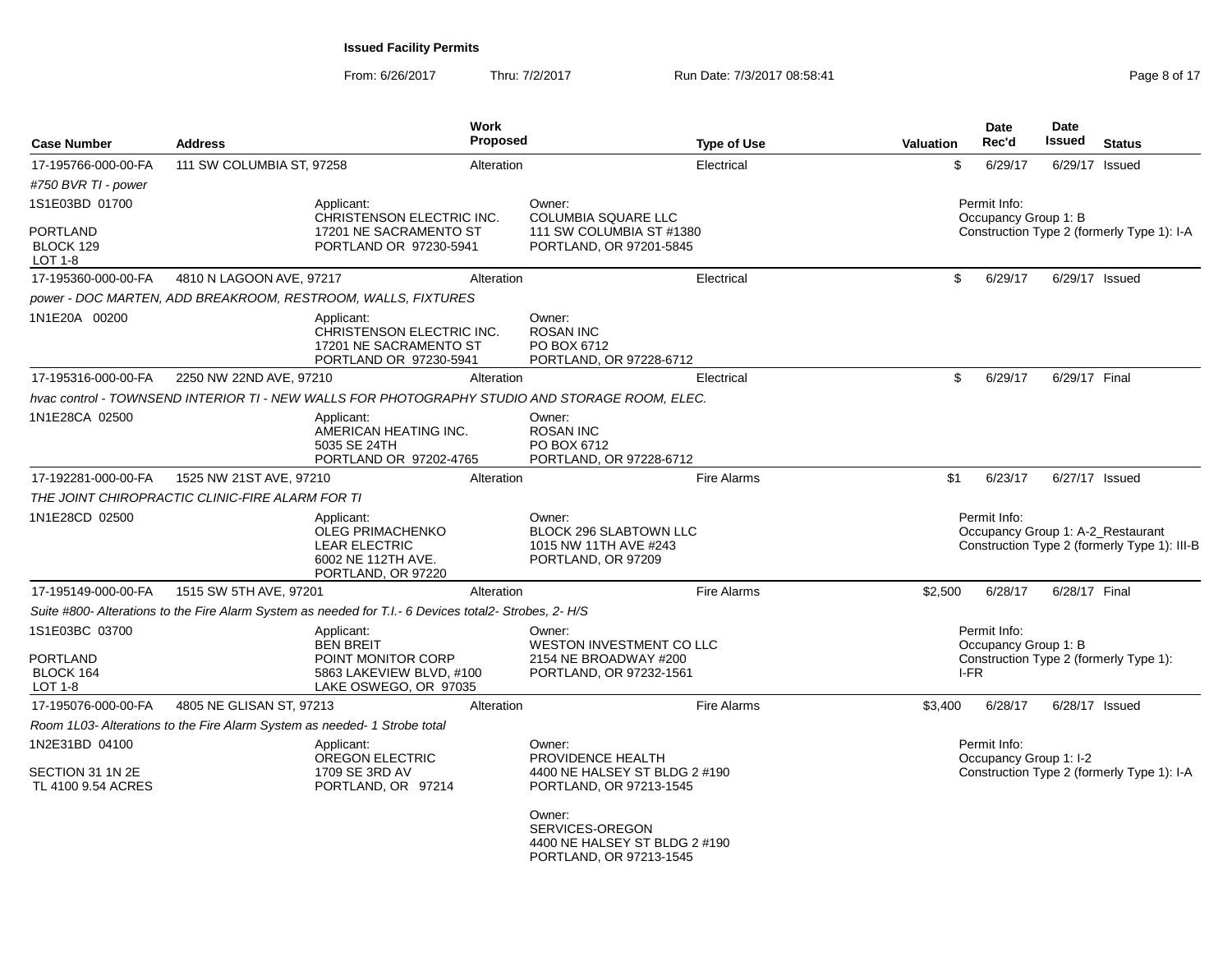From: 6/26/2017Thru: 7/2/2017 **Run Date: 7/3/2017 08:58:41 Page 9 of 17 Page 9 of 17** 

|                                                                      |                                                                                                      |                                                                                            | <b>Work</b>     |                                                                                          |                    |                                        | <b>Date</b>                                                             | Date                                       |                                            |  |
|----------------------------------------------------------------------|------------------------------------------------------------------------------------------------------|--------------------------------------------------------------------------------------------|-----------------|------------------------------------------------------------------------------------------|--------------------|----------------------------------------|-------------------------------------------------------------------------|--------------------------------------------|--------------------------------------------|--|
| <b>Case Number</b>                                                   | <b>Address</b>                                                                                       |                                                                                            | <b>Proposed</b> |                                                                                          | <b>Type of Use</b> | Valuation                              | Rec'd                                                                   | <b>Issued</b>                              | <b>Status</b>                              |  |
| 17-195093-000-00-FA                                                  | 4805 NE GLISAN ST, 97213                                                                             |                                                                                            | Alteration      |                                                                                          | <b>Fire Alarms</b> | \$6,100                                | 6/28/17                                                                 |                                            | 6/28/17 Issued                             |  |
|                                                                      | Room 1G27- Alterations to the Fire Alarm System as needed- 2 Devices total 1- Smoke Detector, 1- H/S |                                                                                            |                 |                                                                                          |                    |                                        |                                                                         |                                            |                                            |  |
| 1N2E31BD 04100<br>SECTION 31 1N 2E<br>TL 4100 9.54 ACRES             |                                                                                                      | Applicant:<br>OREGON ELECTRIC<br>1709 SE 3RD AV<br>PORTLAND, OR 97214-                     |                 | Owner:<br>PROVIDENCE HEALTH<br>4400 NE HALSEY ST BLDG 2 #190<br>PORTLAND, OR 97213-1545  |                    | Permit Info:<br>Occupancy Group 1: I-2 |                                                                         | Construction Type 2 (formerly Type 1): I-A |                                            |  |
|                                                                      |                                                                                                      |                                                                                            |                 | Owner:<br>SERVICES-OREGON<br>4400 NE HALSEY ST BLDG 2 #190<br>PORTLAND, OR 97213-1545    |                    |                                        |                                                                         |                                            |                                            |  |
| 17-195111-000-00-FA                                                  | 421 SW 6TH AVE, 97205                                                                                |                                                                                            | Alteration      |                                                                                          | <b>Fire Alarms</b> | \$2,500                                | 6/28/17                                                                 |                                            | 6/28/17 Issued                             |  |
|                                                                      | 11th floor- Alterations to the Fire Alarm System as needed for T.I.- 6 devices total                 |                                                                                            |                 |                                                                                          |                    |                                        |                                                                         |                                            |                                            |  |
| 1N1E34CC 04300<br><b>PORTLAND</b><br>BLOCK 176<br>LOT 1-4            |                                                                                                      | Applicant:<br>POINT MONITOR CORP.<br>5863 LAKEVIEW BLVD #100<br>LAKE OSWEGO, OR 97035-7058 |                 | Owner:<br>KBSGI 421 SW 6TH AVENUE LLC<br>PO BOX 28270<br>SANTA ANA, CA 92799             |                    |                                        | Permit Info:<br>Occupancy Group 1: B_Bank, Off.,<br>Med.Off., Pub.Bldg. |                                            | Construction Type 2 (formerly Type 1): I-A |  |
| 17-196309-000-00-FA                                                  | 930 NW 14TH AVE, 97209                                                                               |                                                                                            | Alteration      |                                                                                          | <b>Fire Alarms</b> | \$1,000                                | 6/30/17                                                                 | 6/30/17 Issued                             |                                            |  |
|                                                                      | Suite #230- Alterations to the Fire Alram system as needed for T.I.-3 smoke deteectors total         |                                                                                            |                 |                                                                                          |                    |                                        |                                                                         |                                            |                                            |  |
| 1N1E33AD 00300<br><b>COUCHS ADD</b><br>BLOCK 142<br>LOT <sub>5</sub> |                                                                                                      | Applicant:<br>POINT MONITOR CORP<br>5863 LAKEVIEW BLVD SUITE 100<br>LAKE OSWEGO, OR 97035  |                 | Owner:<br>LOVEJOY SQUARE LLC<br>101 E 6TH ST #350<br>VANCOUVER, WA 98660                 |                    |                                        |                                                                         |                                            |                                            |  |
| LOT 6-8 EXC PT IN STS                                                |                                                                                                      |                                                                                            |                 |                                                                                          |                    |                                        |                                                                         |                                            |                                            |  |
| 17-195761-000-00-FA                                                  | 0678 SW MEADE ST, 97201                                                                              |                                                                                            | Alteration      |                                                                                          | <b>Fire Alarms</b> | \$3,700                                | 6/29/17                                                                 | 6/29/17 Issued                             |                                            |  |
|                                                                      | Temp Office- Alterations to the Fire Alarm System as needed- 2 H/S total                             |                                                                                            |                 |                                                                                          |                    |                                        |                                                                         |                                            |                                            |  |
| 1S1E10 00200                                                         |                                                                                                      | Applicant:<br>DYNAELECTRIC CO                                                              |                 | Owner:<br><b>OREGON HEALTH</b><br>3181 SW SAM JACKSON PARK RD<br>PORTLAND, OR 97239-3011 |                    |                                        | Permit Info:<br>Occupancy Group 1: B Bank, Off.,<br>Med.Off., Pub.Bldg. |                                            | Construction Type 2 (formerly Type 1): I-A |  |
|                                                                      |                                                                                                      |                                                                                            |                 | Owner:<br><b>SCIENCE</b><br>3181 SW SAM JACKSON PARK RD<br>PORTLAND, OR 97239-3011       |                    |                                        |                                                                         |                                            |                                            |  |
|                                                                      |                                                                                                      |                                                                                            |                 | Owner:<br><b>UNIVERSITY</b><br>3181 SW SAM JACKSON PARK RD<br>PORTLAND, OR 97239-3011    |                    |                                        |                                                                         |                                            |                                            |  |
| 17-195755-000-00-FA                                                  |                                                                                                      | 3181 SW SAM JACKSON PARK RD - Bldg DCH, 9 Alteration                                       |                 |                                                                                          | <b>Fire Alarms</b> | \$2,990                                | 6/29/17                                                                 |                                            | 6/29/17 Issued                             |  |
|                                                                      | Rm #7113- Alterations to the Fire Alarm System as needed-1 Strobe total                              |                                                                                            |                 |                                                                                          |                    |                                        |                                                                         |                                            |                                            |  |
| 1S1E09 00200                                                         |                                                                                                      | Applicant:<br>DYNAELECTRIC CO                                                              |                 | Owner:<br>OREGON STATE OF<br>3181 SW SAM JACKSON PARK RD<br>PORTLAND, OR 97239-3011      |                    |                                        | Permit Info:<br>Occupancy Group 1: I-2                                  |                                            | Construction Type 2 (formerly Type 1): I-A |  |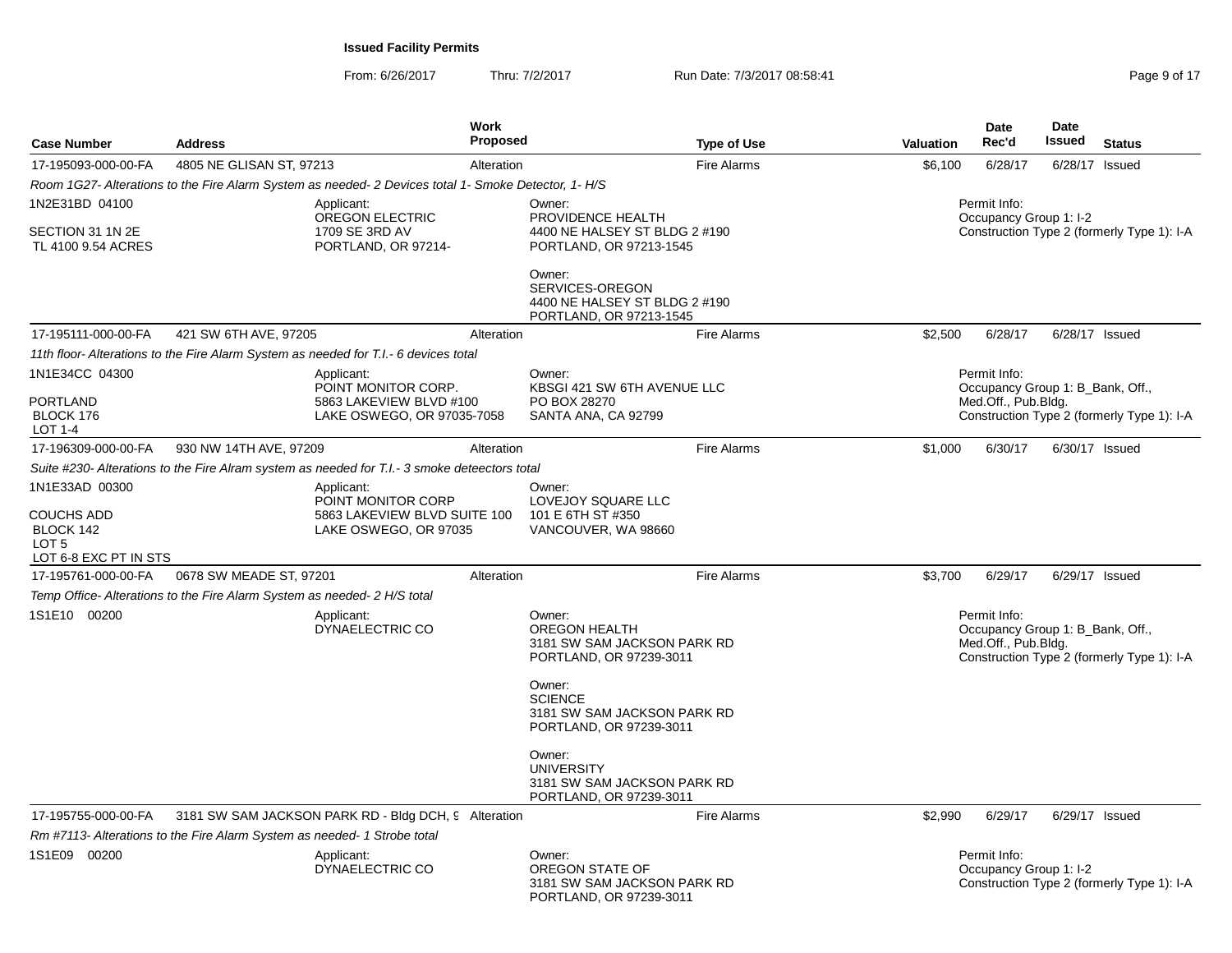From: 6/26/2017Thru: 7/2/2017 **Run Date: 7/3/2017 08:58:41 Run Date: 7/3/2017 08:58:41** Page 10 of 17

| <b>Case Number</b>                                                                                                                               | <b>Address</b>                     |                                                                                                                              | Work<br><b>Proposed</b>                                                                                                     |                                                                                                                                                    | <b>Type of Use</b> | <b>Valuation</b>                                                                     | Date<br>Rec'd                               | Date<br>Issued                             | <b>Status</b>                              |  |
|--------------------------------------------------------------------------------------------------------------------------------------------------|------------------------------------|------------------------------------------------------------------------------------------------------------------------------|-----------------------------------------------------------------------------------------------------------------------------|----------------------------------------------------------------------------------------------------------------------------------------------------|--------------------|--------------------------------------------------------------------------------------|---------------------------------------------|--------------------------------------------|--------------------------------------------|--|
| 17-195751-000-00-FA                                                                                                                              |                                    | 3181 SW SAM JACKSON PARK RD - Bldg DCH, 9 Alteration                                                                         |                                                                                                                             |                                                                                                                                                    | <b>Fire Alarms</b> | \$7,482                                                                              | 6/29/17                                     |                                            | 6/29/17 Issued                             |  |
|                                                                                                                                                  |                                    | Rms-#7301 & #7302- Alterations to the Fire Alarm System as needed- 3 Devices total 2- Smoke Detectors, 1 Strobe              |                                                                                                                             |                                                                                                                                                    |                    |                                                                                      |                                             |                                            |                                            |  |
| 1S1E09 00200                                                                                                                                     |                                    | Applicant:<br>DYNAELECTRIC CO                                                                                                |                                                                                                                             | Owner:<br>OREGON STATE OF<br>3181 SW SAM JACKSON PARK RD<br>PORTLAND, OR 97239-3011                                                                |                    | Permit Info:<br>Occupancy Group 1: I-2<br>Construction Type 2 (formerly Type 1): I-A |                                             |                                            |                                            |  |
| 17-195726-000-00-FA                                                                                                                              | 3171 SW SAM JACKSON PARK RD, 97201 |                                                                                                                              | Alteration                                                                                                                  |                                                                                                                                                    | <b>Fire Alarms</b> | \$2,831                                                                              | 6/29/17                                     |                                            | 6/29/17 Issued                             |  |
|                                                                                                                                                  |                                    | Room #3408- Alterations to the Fire Alarm System as needed- 1 Strobe total                                                   |                                                                                                                             |                                                                                                                                                    |                    |                                                                                      |                                             |                                            |                                            |  |
| 1S1E09 00500<br>SECTION 09 1S 1E                                                                                                                 |                                    | Applicant:<br>DYNAELECTRIC CO                                                                                                |                                                                                                                             | Owner:<br>OREGON STATE OF<br>3181 SW SAM JACKSON PARK RD                                                                                           |                    |                                                                                      |                                             |                                            |                                            |  |
| TL 500 7.41 ACRES                                                                                                                                |                                    |                                                                                                                              |                                                                                                                             | PORTLAND, OR 97239-3011                                                                                                                            |                    |                                                                                      |                                             |                                            |                                            |  |
| 17-195031-000-00-FA                                                                                                                              |                                    | 3181 SW SAM JACKSON PARK RD - Bldg LIB, 97 Alteration                                                                        |                                                                                                                             |                                                                                                                                                    | <b>Fire Alarms</b> | \$3,180                                                                              | 6/28/17                                     |                                            | 6/28/17 Issued                             |  |
|                                                                                                                                                  |                                    | Add Main Fire Alarm riser and flows and tampers to monitor fire sprinkler system                                             |                                                                                                                             |                                                                                                                                                    |                    |                                                                                      |                                             |                                            |                                            |  |
| 1S1E09 00200                                                                                                                                     |                                    | Applicant:<br><b>COCHRAN</b>                                                                                                 | Permit Info:<br>Owner:<br>OREGON STATE OF<br>Occupancy Group 1: B<br>3181 SW SAM JACKSON PARK RD<br>PORTLAND, OR 97239-3011 |                                                                                                                                                    |                    |                                                                                      | Construction Type 2 (formerly Type 1): II-B |                                            |                                            |  |
| 17-195788-000-00-FA                                                                                                                              |                                    | 3181 SW SAM JACKSON PARK RD - Bldg OHS, 9 Alteration                                                                         |                                                                                                                             |                                                                                                                                                    | <b>Fire Alarms</b> | \$3,000                                                                              | 6/29/17                                     |                                            | 6/29/17 Issued                             |  |
|                                                                                                                                                  |                                    | Room #7D28- Alterations to the Fire Alarm System as needed- 1 Smoke Detector total                                           |                                                                                                                             |                                                                                                                                                    |                    |                                                                                      |                                             |                                            |                                            |  |
| 1S1E09 00200                                                                                                                                     |                                    | Applicant:<br>DYNAELECTRIC CO                                                                                                |                                                                                                                             | Owner:<br>OREGON STATE OF<br>3181 SW SAM JACKSON PARK RD<br>PORTLAND, OR 97239-3011                                                                |                    | Permit Info:<br>Occupancy Group 1: I-2                                               |                                             | Construction Type 2 (formerly Type 1): I-A |                                            |  |
| 17-194019-000-00-FA                                                                                                                              | 2250 NW 22ND AVE, 97210            |                                                                                                                              | Alteration                                                                                                                  |                                                                                                                                                    | <b>Fire Alarms</b> | \$1,043                                                                              | 6/27/17                                     |                                            | 6/27/17 Issued                             |  |
|                                                                                                                                                  |                                    | Modify notification in an existing central station fire alarm system including off site monitoring and strobes on 5th floor. |                                                                                                                             |                                                                                                                                                    |                    |                                                                                      |                                             |                                            |                                            |  |
| 1N1E28CA 02500                                                                                                                                   |                                    | Applicant:<br>POINT MONITOR<br>5863 LAKEVIEW BLVD #100<br>LAKE OSWEGO OR 97035-7058                                          |                                                                                                                             | Owner:<br><b>ROSAN INC</b><br>PO BOX 6712<br>PORTLAND, OR 97228-6712                                                                               |                    |                                                                                      |                                             |                                            |                                            |  |
| 17-194985-000-00-FA                                                                                                                              | 1130 NW 22ND AVE                   |                                                                                                                              | Alteration                                                                                                                  |                                                                                                                                                    | <b>Fire Alarms</b> | \$3,700                                                                              | 6/28/17                                     |                                            | 6/28/17 Issued                             |  |
| Alarm relays for Fire Pump By-Pass                                                                                                               |                                    |                                                                                                                              |                                                                                                                             |                                                                                                                                                    |                    |                                                                                      |                                             |                                            |                                            |  |
| 1N1E33BA 04000A1<br><b>COUCHS ADD</b><br>BLOCK 300<br>LOT 5-14&16-18 TL 4000<br>IMPS ONLY SEE R141330 (R180232300) FOR<br><b>LAND &amp; IMPS</b> |                                    | Applicant:<br><b>CHRISTENSON ELECTRIC</b><br>17201 NE SACRAMENTO ST<br>PORTLAND, OR 97230-5941                               |                                                                                                                             | Owner:<br><b>GOOD SAMARITAN HOSPITAL</b><br>1919 NW LOVEJOY ST<br>PORTLAND, OR 97209-1503<br>Owner:<br><b>MEDICAL CENTER</b><br>1919 NW LOVEJOY ST |                    |                                                                                      | Permit Info:<br>Occupancy Group 1: B        |                                            | Construction Type 2 (formerly Type 1): I-A |  |
|                                                                                                                                                  |                                    |                                                                                                                              |                                                                                                                             | PORTLAND, OR 97209-1503                                                                                                                            |                    |                                                                                      |                                             |                                            |                                            |  |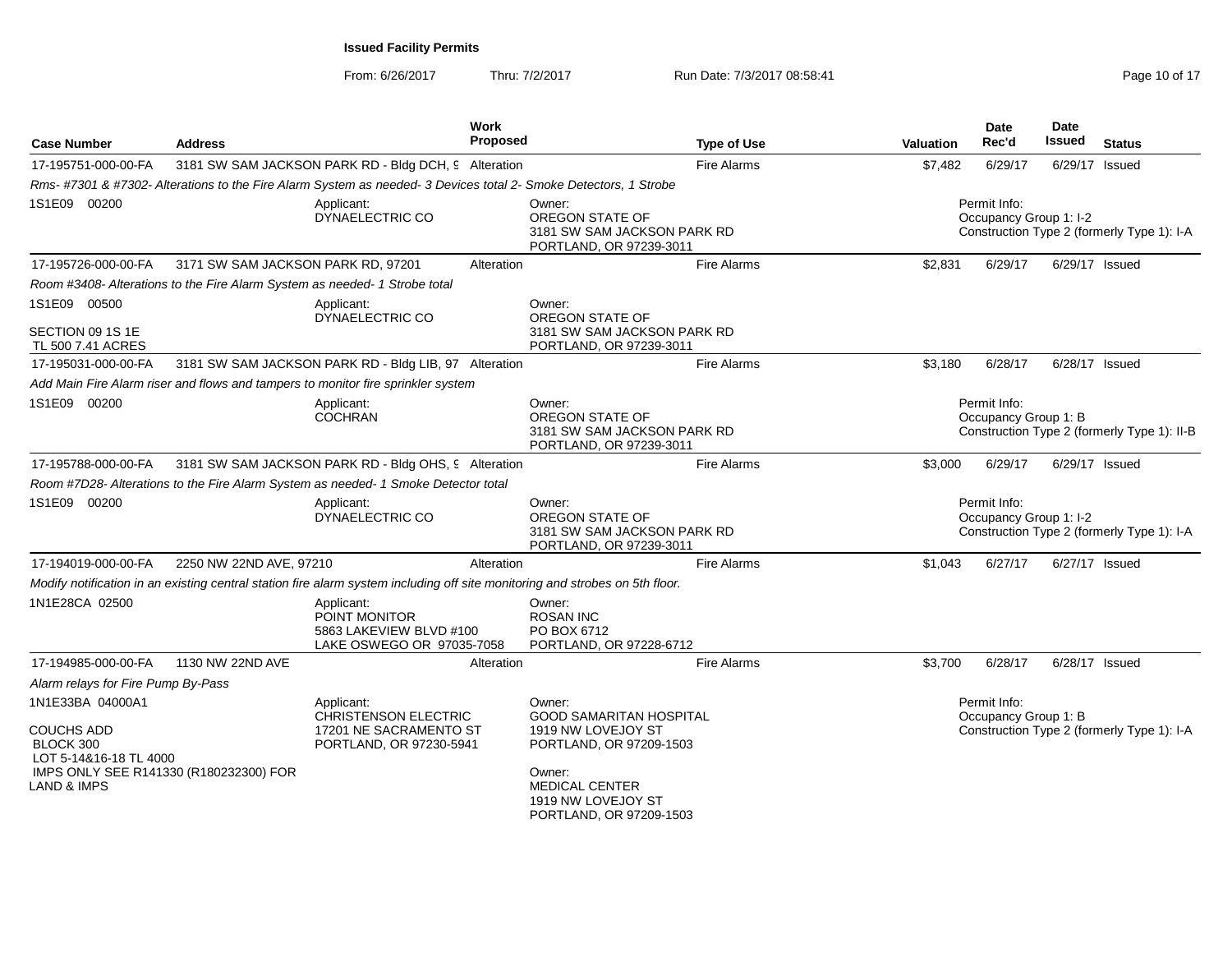From: 6/26/2017Thru: 7/2/2017 **Run Date: 7/3/2017 08:58:41** Page 11 of 17

| <b>Case Number</b>                                                            | <b>Address</b>                                                            |                                                                                                                                                              | Work<br>Proposed |                                                                                                    | <b>Type of Use</b>     | <b>Valuation</b> | <b>Date</b><br>Rec'd                             | <b>Date</b><br><b>Issued</b>     | <b>Status</b>                              |
|-------------------------------------------------------------------------------|---------------------------------------------------------------------------|--------------------------------------------------------------------------------------------------------------------------------------------------------------|------------------|----------------------------------------------------------------------------------------------------|------------------------|------------------|--------------------------------------------------|----------------------------------|--------------------------------------------|
| 17-195046-000-00-FA                                                           | 2801 N GANTENBEIN AVE, 97227                                              |                                                                                                                                                              | Alteration       |                                                                                                    | <b>Fire Alarms</b>     | \$15,000         | 6/28/17                                          | 6/28/17 Issued                   |                                            |
|                                                                               |                                                                           | Unit #1500- Alterations to the Fire Alarm System as needed for T.I.- 8 Devices total6- Strobes, 1- Pull Station, 1- Annunciator                              |                  |                                                                                                    |                        |                  |                                                  |                                  |                                            |
| 1N1E27AC 01100<br>ABENDS ADD<br><b>BLOCK 4</b><br>LOT 1-18 TL 1100            |                                                                           | Applicant:<br><b>JUSTIN KING</b><br><b>OEG</b><br>1709 SE 3RD AVE<br>PORTLAND, OR 97214                                                                      |                  | Owner:<br><b>EMANUEL HOSPITAL</b><br>5215 N O'CONNOR BLVD #1100<br>IRVING, TX 75039-3739           |                        |                  | Permit Info:<br>Occupancy Group 1: I-2           |                                  | Construction Type 2 (formerly Type 1): I-A |
| 17-192925-000-00-FA                                                           |                                                                           | 3181 SW SAM JACKSON PARK RD - Bldg BSC, 9 Alteration                                                                                                         |                  |                                                                                                    | <b>Fire Sprinklers</b> | \$1              | 6/26/17                                          | 6/28/17 Issued                   |                                            |
|                                                                               | FLRS 1,6 & 7-REPLACE HEADS AND CENTER IN TILE-14 heads total              |                                                                                                                                                              |                  |                                                                                                    |                        |                  |                                                  |                                  |                                            |
| 1S1E09 00200                                                                  |                                                                           | Applicant:<br><b>NATHAN CAMERON</b><br><b>BASIC FIRE PROTECTION</b><br>8135 NE MLK JR BLVD<br>PORTLAND, OR 97211                                             |                  | Owner:<br>OREGON STATE OF<br>3181 SW SAM JACKSON PARK RD<br>PORTLAND, OR 97239-3011                |                        |                  | Permit Info:<br>Occupancy Group 1: B             |                                  | Construction Type 2 (formerly Type 1): I-B |
| 17-194106-000-00-FA                                                           | 610 SW ALDER ST, 97205                                                    |                                                                                                                                                              | Alteration       |                                                                                                    | <b>Fire Sprinklers</b> | \$1              | 6/27/17                                          | 6/28/17 Issued                   |                                            |
|                                                                               |                                                                           | SUITE #1008-ADD SPRINKLERS AND NEW PIPE TO ACCOMMODATE NEW OFFICE REMODEL- 19 Heads total                                                                    |                  |                                                                                                    |                        |                  |                                                  |                                  |                                            |
| 1N1E34CC 08000<br>PORTLAND<br>BLOCK 178                                       |                                                                           | Applicant:<br><b>TED BAKER</b><br>PATRIOT FIRE PROTECTION<br>4708 NE MINNEHAHA ST.                                                                           |                  | Owner:<br>RALPH SCHLESINGER COMPANY<br><b>LLC</b><br>610 SW ALDER ST #1221                         |                        |                  | Permit Info:<br>Med.Off., Pub.Bldg.              | Occupancy Group 1: B_Bank, Off., | Construction Type 2 (formerly Type 1): I-A |
| LOT 1-3 TL 8000                                                               |                                                                           | VANCOUVER, WA 98661                                                                                                                                          |                  | PORTLAND, OR 97205-3613                                                                            |                        |                  |                                                  |                                  |                                            |
| 17-196897-000-00-FA                                                           | 6420 SW MACADAM AVE, 97201                                                |                                                                                                                                                              | Alteration       |                                                                                                    | <b>Fire Sprinklers</b> | \$1,050          | 6/30/17                                          | 6/30/17 Issued                   |                                            |
|                                                                               | Add/Relocate or plug sprinkler heads to accomodate TI work in suite# 208. |                                                                                                                                                              |                  |                                                                                                    |                        |                  |                                                  |                                  |                                            |
| 1S1E15CD 19500<br>SOUTHERN PORTLAND<br><b>BLOCK7</b><br>LOT 1-10 TL 19500     |                                                                           | Applicant:<br>VANPORT MECHANICAL & FIRE<br><b>SPRINKLERS INC</b><br>6101 NE 127TH AVE STE 200<br>VANCOUVER, WA 98682                                         |                  | Owner:<br>WESTON INVESTMENT CO LLC<br>2154 NE BROADWAY #200<br>PORTLAND, OR 97232-1561             |                        |                  | Permit Info:<br>Occupancy Group 1: B<br>$II-1HR$ |                                  | Construction Type 2 (formerly Type 1):     |
| 17-195022-000-00-FA                                                           | 121 SW MORRISON ST, 97204                                                 |                                                                                                                                                              | Alteration       |                                                                                                    | <b>Fire Sprinklers</b> | \$1              | 6/28/17                                          | 6/28/17 Issued                   |                                            |
|                                                                               |                                                                           | Suite #1800- Alterations to the Fire Sprinklers as needed for T.I.- 4 heads total                                                                            |                  |                                                                                                    |                        |                  |                                                  |                                  |                                            |
| 1S1E03BA 02700<br><b>PORTLAND</b><br>BLOCK 15<br>LOT 1-4<br>LOT 7&8 EXC W 75' |                                                                           | Applicant:<br>MCKINSTRY CO<br>16970 NE MASON ST, SUITE 100<br>PORTLAND OR 97230-7398                                                                         |                  | Owner:<br>TERRACE TOWER USA-<br>PORTLAND INC<br>121 SW MORRISON ST #250<br>PORTLAND, OR 97204-3179 |                        |                  | Permit Info:<br>Med.Off., Pub.Bldg.              | Occupancy Group 1: B_Bank, Off., | Construction Type 2 (formerly Type 1): I-A |
| 17-192919-000-00-FA                                                           | 2250 NW 22ND AVE, 97210                                                   |                                                                                                                                                              | Alteration       |                                                                                                    | <b>Fire Sprinklers</b> | \$1              | 6/26/17                                          | 6/27/17 Issued                   |                                            |
|                                                                               |                                                                           | 2ND FLR/AMAZON-TENANT IMPROVEMENT. NEW COOLER/FREEZER ADDED. 14 NEW DRY PENDENT SPRINKLERS ADDED FROM NEW 1 1/2 X 1 MECH. TEES ON (E) OVERHEAD 1 1/2" BRANCH |                  |                                                                                                    |                        |                  |                                                  |                                  |                                            |
| 1N1E28CA 02500                                                                |                                                                           | Applicant:<br><b>JOHN MURPHY</b><br><b>BASIC FIRE</b><br>8135 NE MLK BLVD<br>PORTLAND, OR 97211                                                              |                  | Owner:<br><b>ROSAN INC</b><br>PO BOX 6712<br>PORTLAND, OR 97228-6712                               |                        |                  |                                                  |                                  |                                            |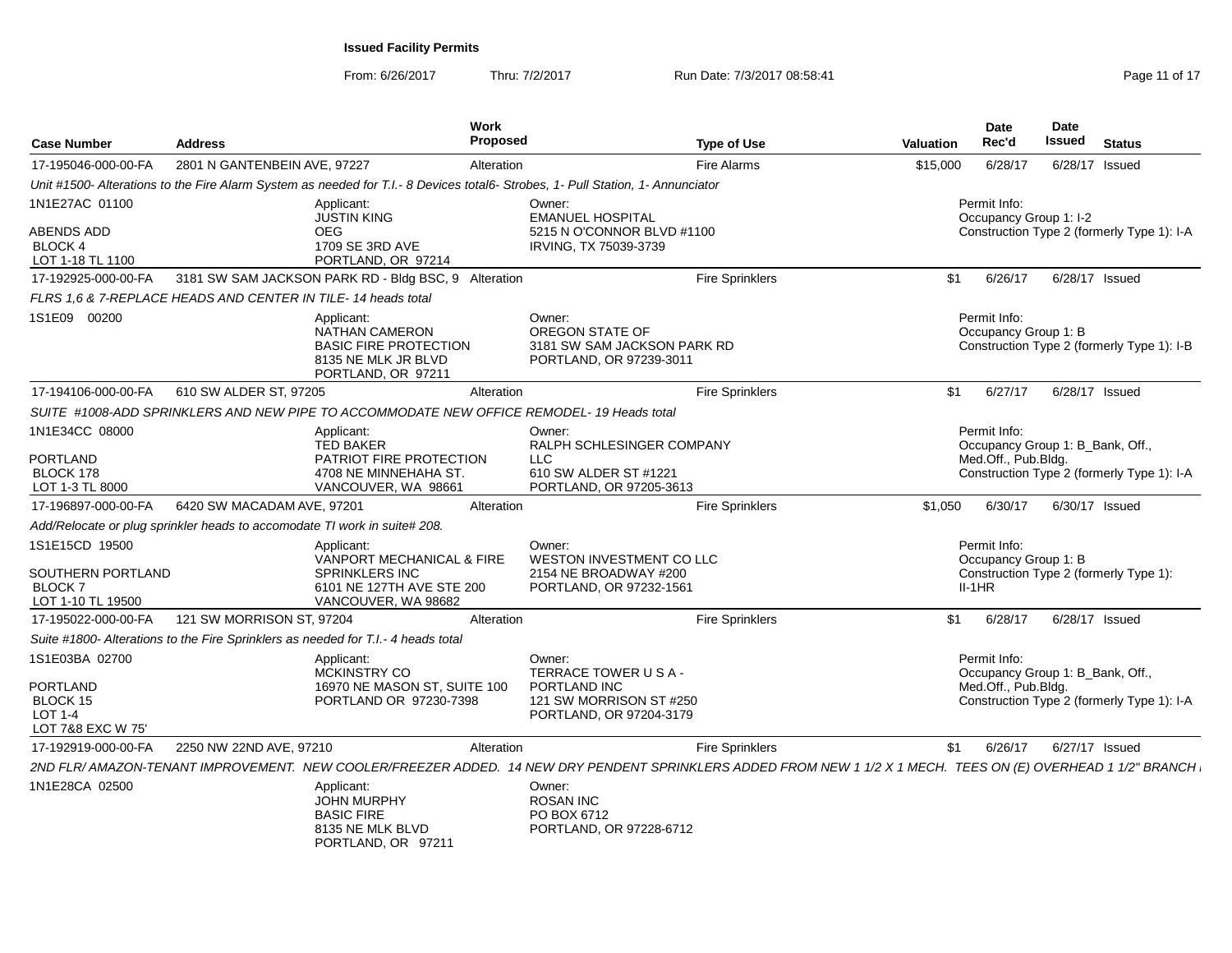From: 6/26/2017Thru: 7/2/2017 **Run Date: 7/3/2017 08:58:41 Page 12 of 17** 

| <b>Case Number</b>                                                       | <b>Address</b>            |                                                                                                     | Work<br>Proposed |                                                                                                                    | <b>Type of Use</b>     |                                                                                                       | Valuation | Date<br>Rec'd                         | <b>Date</b><br><b>Issued</b> | <b>Status</b>                                |
|--------------------------------------------------------------------------|---------------------------|-----------------------------------------------------------------------------------------------------|------------------|--------------------------------------------------------------------------------------------------------------------|------------------------|-------------------------------------------------------------------------------------------------------|-----------|---------------------------------------|------------------------------|----------------------------------------------|
| 17-194088-000-00-FA                                                      | 6032 N CUTTER CIR, 97217  |                                                                                                     | Alteration       |                                                                                                                    | <b>Fire Sprinklers</b> |                                                                                                       | \$500     | 6/27/17                               | 6/27/17 Final                |                                              |
| Installation of (1) Fire Sprinkler head.                                 |                           |                                                                                                     |                  |                                                                                                                    |                        |                                                                                                       |           |                                       |                              |                                              |
| 1N1E16 00200                                                             |                           | Applicant:<br><b>DELTA FIRE</b><br>14795 SW 72ND AVE<br>PORTLAND, OR 97224                          |                  | Owner:<br><b>ROSAN INC</b><br>PO BOX 6712<br>PORTLAND, OR 97228-6712                                               |                        |                                                                                                       |           | Permit Info:<br>Occupancy Group 1: S1 |                              | Construction Type 2 (formerly Type 1): III-N |
| 17-195690-000-00-FA                                                      | 111 SW COLUMBIA ST, 97258 |                                                                                                     | Alteration       |                                                                                                                    | <b>Fire Sprinklers</b> |                                                                                                       | \$8,575   | 6/29/17                               |                              | 6/29/17 Issued                               |
|                                                                          |                           |                                                                                                     |                  | Add or Relocate 46 sprinkler heads changing to quick response type to accomodate tenant improvements in suite#750. |                        |                                                                                                       |           |                                       |                              |                                              |
| 1S1E03BD 01700<br><b>PORTLAND</b><br>BLOCK 129<br><b>LOT 1-8</b>         |                           | Applicant:<br><b>JOE SLOM</b><br><b>MCKINSTRY</b><br>16790 NE MASON ST<br>PORTLAND, OR 97230        |                  | Owner:<br>COLUMBIA SQUARE LLC<br>111 SW COLUMBIA ST #1380<br>PORTLAND, OR 97201-5845                               |                        |                                                                                                       |           | Permit Info:<br>Occupancy Group 1: B  |                              | Construction Type 2 (formerly Type 1): I-A   |
| 17-187241-000-00-FA                                                      | 2701 NW VAUGHN ST, 97210  |                                                                                                     | Alteration       |                                                                                                                    | Mechanical             |                                                                                                       | \$124,000 | 6/14/17                               |                              | 6/27/17 Issued                               |
|                                                                          |                           | B2/ REPLACE LOW PRESSURE DUCTING WITH EXPOSED SPIRAL ON EXISTING INTERIOR VAV BOXES.                |                  |                                                                                                                    |                        |                                                                                                       |           |                                       |                              |                                              |
| 1N1E29D 00200                                                            |                           | Applicant:<br>BARRY SEVY                                                                            |                  | Owner:<br>MONTGOMERY PARK I LLC                                                                                    |                        | CCB - Contractor:<br>AIR RITE CONTROL INC                                                             |           | Permit Info:<br>Occupancy Group 1: B  |                              |                                              |
| SECTION 29 1N 1E<br>TL 200 11.06 ACRES<br>ALSO SEE SUBS -0291<br>$-0292$ |                           | AIR RITE CONTROL INC<br>1623 SE 6TH AVE<br>PORTLAND, OR 97214                                       |                  | 2701 NW VAUGHN ST<br>PORTLAND, OR 97210-5311                                                                       |                        | 1623 SE 6TH AVE<br>PORTLAND, OR 97214-3502                                                            |           | I-FR                                  |                              | Construction Type 2 (formerly Type 1):       |
| 17-190861-000-00-FA                                                      | 216 NE KNOTT ST           |                                                                                                     | Alteration       |                                                                                                                    | Mechanical             |                                                                                                       | \$63,900  | 6/21/17                               |                              | 6/27/17 Issued                               |
|                                                                          |                           | B1/2ND FLOOR GARAGE/LIKE FOR LIKE REPLACEMENT OF (2) WATER SOURCE UNIT HEATERS.                     |                  |                                                                                                                    |                        |                                                                                                       |           |                                       |                              |                                              |
| 1N1E27AD 17201<br><b>ALBINA</b><br>BLOCK 16<br><b>LOT 5-7</b>            |                           | Applicant:<br>TRAVIS ZEEK<br><b>SSM MECHANICAL SERVICES</b><br>740 N KNOTT ST<br>PORTLAND, OR 97227 |                  | Owner:<br>MULTNOMAH COUNTY LIBRARY<br><b>DISTRICT</b><br>401 N DIXON ST<br>PORTLAND, OR 97227                      |                        | CCB - Contractor:<br>STREIMER SHEET METAL WORKS<br><b>INC</b><br>740 N KNOTT ST<br>PORTLAND, OR 97227 |           |                                       |                              |                                              |
| 17-187215-000-00-FA                                                      | 200 SW MARKET ST, 97201   |                                                                                                     | Alteration       |                                                                                                                    | Mechanical             |                                                                                                       | \$57,967  | 6/14/17                               |                              | 6/27/17 Under Inspection                     |
|                                                                          |                           | B1/ REVISE LOW PRESSURE DUCTING AND INSTALL SHOWER EXHAUST.                                         |                  |                                                                                                                    |                        |                                                                                                       |           |                                       |                              |                                              |
| 1S1E03CB 00800                                                           |                           | Applicant:<br><b>BARRY SEVY</b>                                                                     |                  | Owner:<br>TWO HUNDRED MARKET ASSOC                                                                                 |                        | CCB - Contractor:<br>AIR RITE CONTROL INC                                                             |           | Permit Info:<br>Occupancy Group 1: B  |                              |                                              |
| SOUTH AUDITORIUM ADD<br><b>BLOCK A</b><br>LOT 2 TL 800                   |                           | AIR RITE CONTROL INC<br>1623 SE 6TH AVE<br>PORTLAND, OR 97214                                       |                  | I P<br>200 SW MARKET ST #1720<br>PORTLAND, OR 97201                                                                |                        | 1623 SE 6TH AVE<br>PORTLAND, OR 97214-3502                                                            |           |                                       |                              | Construction Type 2 (formerly Type 1): I-A   |
| 17-188379-000-00-FA                                                      | 900 SW 5TH AVE, 97204     |                                                                                                     | Alteration       |                                                                                                                    | Mechanical             |                                                                                                       | \$7,500   | 6/16/17                               | 6/27/17 Final                |                                              |
|                                                                          |                           | F4/ HVAC MODIFICATIONS FOR NEW LAYOUT, DUCTWORK, GRILLES, ETC                                       |                  |                                                                                                                    |                        |                                                                                                       |           |                                       |                              |                                              |
| 1S1E03BB 00200                                                           |                           | Applicant:<br><b>KATELYN WRIGHT</b>                                                                 |                  | Owner:<br>STANDARD INS CO (LEASE MULT                                                                              |                        | CCB - Contractor:<br>HUNTER DAVISSON INC                                                              |           | Permit Info:<br>Occupancy Group 1: B  |                              |                                              |
| PORTLAND<br>BLOCK 59<br>LOT 1-8                                          |                           | HUNTER-DAVISSON INC<br>1800 SE PERSHING ST<br>PORTLAND, OR 97202                                    |                  | <b>LAW LIBRARY</b><br>PO BOX 711<br>PORTLAND, OR 97204                                                             |                        | 1800 SE PERSHING ST<br>PORTLAND, OR 97202-2338                                                        |           | I-FR                                  |                              | Construction Type 2 (formerly Type 1):       |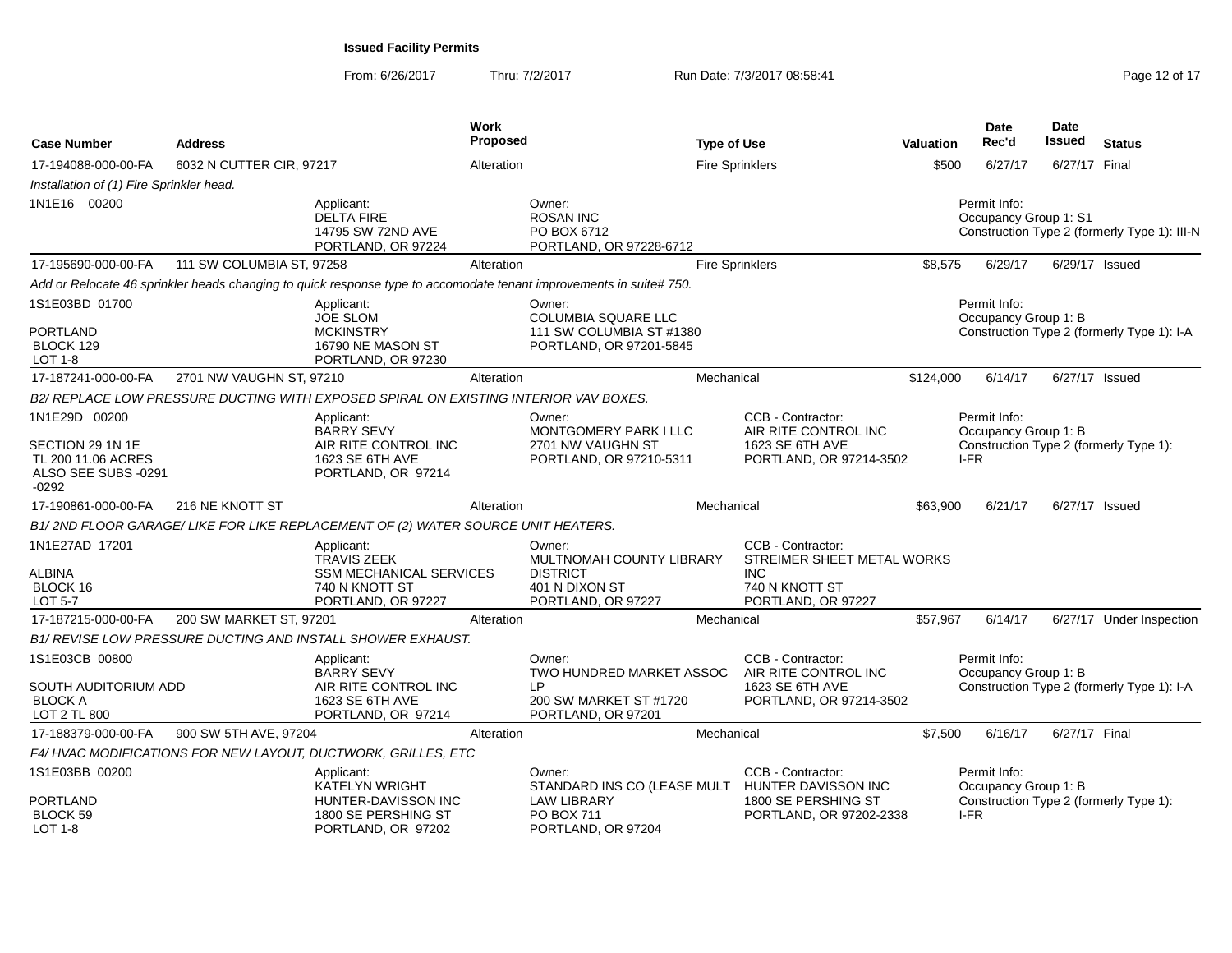From: 6/26/2017

Thru: 7/2/2017 **Run Date: 7/3/2017 08:58:41 Run Date: 7/3/2017 08:58:41** Page 13 of 17

| <b>Case Number</b>                                                                          | <b>Address</b>                                |                                                                                           | Work<br>Proposed |                                                                                                                       | <b>Type of Use</b> |                                                                                                                            | <b>Valuation</b> | <b>Date</b><br>Rec'd                                                    | <b>Date</b><br>Issued                      | <b>Status</b>                              |  |
|---------------------------------------------------------------------------------------------|-----------------------------------------------|-------------------------------------------------------------------------------------------|------------------|-----------------------------------------------------------------------------------------------------------------------|--------------------|----------------------------------------------------------------------------------------------------------------------------|------------------|-------------------------------------------------------------------------|--------------------------------------------|--------------------------------------------|--|
| 17-190562-000-00-FA                                                                         | 111 SW COLUMBIA ST, 97258                     |                                                                                           | Alteration       |                                                                                                                       | Mechanical         |                                                                                                                            | \$55,663         | 6/21/17                                                                 |                                            | 6/28/17 Issued                             |  |
|                                                                                             |                                               | F19/ 5TH & 6TH FLOOR - DUCT AND GRILLES, VAV'S FOR TENANT IMPROVEMENT                     |                  |                                                                                                                       |                    |                                                                                                                            |                  |                                                                         |                                            |                                            |  |
| 1S1E03BD 01700                                                                              |                                               | Applicant:<br><b>GARY CAMERON</b>                                                         |                  | Owner:<br><b>COLUMBIA SQUARE LLC</b>                                                                                  |                    | CCB - Contractor:<br><b>GENERAL SHEET METAL WORKS</b>                                                                      |                  | Permit Info:<br>Occupancy Group 1: B                                    |                                            |                                            |  |
| <b>PORTLAND</b><br>BLOCK 129<br>LOT 1-8                                                     |                                               | <b>GENERAL SHEET METAL</b><br>16345 SE EVELYN<br>CLACKAMAS OR 97015                       |                  | 111 SW COLUMBIA ST #1380<br>PORTLAND, OR 97201-5845                                                                   |                    | INC.<br>PO BOX 1490<br>CLACKAMAS, OR 97015-1490                                                                            |                  |                                                                         | Construction Type 2 (formerly Type 1): I-A |                                            |  |
| 17-191301-000-00-FA                                                                         | 1455 NW IRVING ST, 97209                      |                                                                                           | Alteration       |                                                                                                                       | Mechanical         |                                                                                                                            | \$76,700         | 6/22/17                                                                 |                                            | 6/28/17 Issued                             |  |
|                                                                                             |                                               | F3/3RD FLOOR, FARMERS; INSTALL SPLIT SYSTEM AND 4 TERMINAL UNIT ZONES                     |                  |                                                                                                                       |                    |                                                                                                                            |                  |                                                                         |                                            |                                            |  |
| 1N1E33AD 02300                                                                              |                                               | Applicant:<br><b>JONATHAN MOSS</b>                                                        |                  | Owner:<br><b>BDC/NW IRVING LLC</b>                                                                                    |                    | CCB - Contractor:<br>STREIMER SHEET METAL WORKS Occupancy Group 1: B_Bank, Off.,                                           |                  | Permit Info:                                                            |                                            |                                            |  |
| <b>COUCHS ADD</b><br>BLOCK 123<br>INC PT VAC ST LOT 1&2<br>LOT 3&4                          |                                               | 740 N KNOTT ST<br>PORTLAND, OR 97227                                                      |                  | STERIMER SHEET METAL WORKS 1331 NW LOVEJOY ST #775<br>PORTLAND, OR 97209                                              |                    | INC.<br>740 N KNOTT ST<br>PORTLAND, OR 97227                                                                               |                  | Med.Off., Pub.Bldg.                                                     |                                            | Construction Type 2 (formerly Type 1): I-A |  |
| 17-193124-000-00-FA                                                                         | 121 SW MORRISON ST, 97204                     |                                                                                           | Alteration       |                                                                                                                       | Mechanical         |                                                                                                                            | \$7,210          | 6/26/17                                                                 |                                            | 6/28/17 Issued                             |  |
|                                                                                             |                                               | F1/ STIFEL, 18TH FLR; RELOCATE SUPPLY GRILLE, DUCT MODIFICATIONS                          |                  |                                                                                                                       |                    |                                                                                                                            |                  |                                                                         |                                            |                                            |  |
| 1S1E03BA 02700<br><b>PORTLAND</b><br><b>BLOCK 15</b><br><b>LOT 1-4</b><br>LOT 7&8 EXC W 75' |                                               | Applicant:<br>Joe Slom<br>MCKINSTRY CO LLC<br>16790 NE Mason Street<br>Portland, OR 97230 |                  | Owner:<br>TERRACE TOWER USA-<br>PORTLAND INC<br>121 SW MORRISON ST #250<br>PORTLAND, OR 97204-3179                    |                    | CCB - Contractor:<br>MCKINSTRY CO LLC<br>120 S CENTRAL AVE SUITE 400<br>CLAYTON, MO 63105                                  |                  | Permit Info:<br>Occupancy Group 1: B Bank, Off.,<br>Med.Off., Pub.Bldg. |                                            | Construction Type 2 (formerly Type 1): I-A |  |
| 17-193061-000-00-FA                                                                         | 121 SW SALMON ST, 97204                       |                                                                                           | Alteration       |                                                                                                                       | Mechanical         |                                                                                                                            | \$16,837         | 6/26/17                                                                 |                                            | 6/28/17 Issued                             |  |
|                                                                                             | B1/ SUITE1010; VAV BOXES, DDS CONTROL UPGRADE |                                                                                           |                  |                                                                                                                       |                    |                                                                                                                            |                  |                                                                         |                                            |                                            |  |
| 1S1E03BA 02100                                                                              |                                               | Applicant:<br>PAUL LUKES<br>STREIMER SHEET METAL<br>740 N KNOTT ST<br>PORTLAND, OR 97206  |                  | Owner:<br>IEH PORTLAND LLC<br>1WTC0510-CORPORATE TAX<br>DEPT 121 SW SALMO<br>PORTLAND, OR 97204                       |                    | CCB - Contractor:<br>STREIMER SHEET METAL WORKS Occupancy Group 1: B<br><b>INC</b><br>740 N KNOTT ST<br>PORTLAND, OR 97227 |                  | Permit Info:                                                            |                                            | Construction Type 2 (formerly Type 1): I-A |  |
| 17-193034-000-00-FA                                                                         | 100 SW MARKET ST. 97201                       |                                                                                           | Alteration       |                                                                                                                       | Mechanical         |                                                                                                                            | \$10,003         | 6/26/17                                                                 |                                            | 6/28/17 Issued                             |  |
| B1/ SUITE 110, HVAC FOR NEW LAYOUT                                                          |                                               |                                                                                           |                  |                                                                                                                       |                    |                                                                                                                            |                  |                                                                         |                                            |                                            |  |
| 1S1E03CB 00700<br>SOUTH AUDITORIUM ADD<br><b>BLOCK A</b>                                    |                                               | Applicant:<br>Paul Lukes<br><b>INC</b>                                                    |                  | Owner:<br><b>WEALTHCAP PORTLAND</b><br>STREIMER SHEET METAL WORKS 3399 PEACHTREE RD NE #400<br>ATLANTA, GA 30326-2825 |                    | CCB - Contractor:<br>STREIMER SHEET METAL WORKS<br><b>INC</b><br>740 N KNOTT ST                                            |                  |                                                                         |                                            |                                            |  |
| LOT 2 TL 700                                                                                |                                               | 740 N Knott St<br>Portland, OR 97227                                                      |                  | Owner:<br>PARK SQUARE LP<br>3399 PEACHTREE RD NE #400<br>ATLANTA, GA 30326-2825                                       |                    | PORTLAND, OR 97227                                                                                                         |                  |                                                                         |                                            |                                            |  |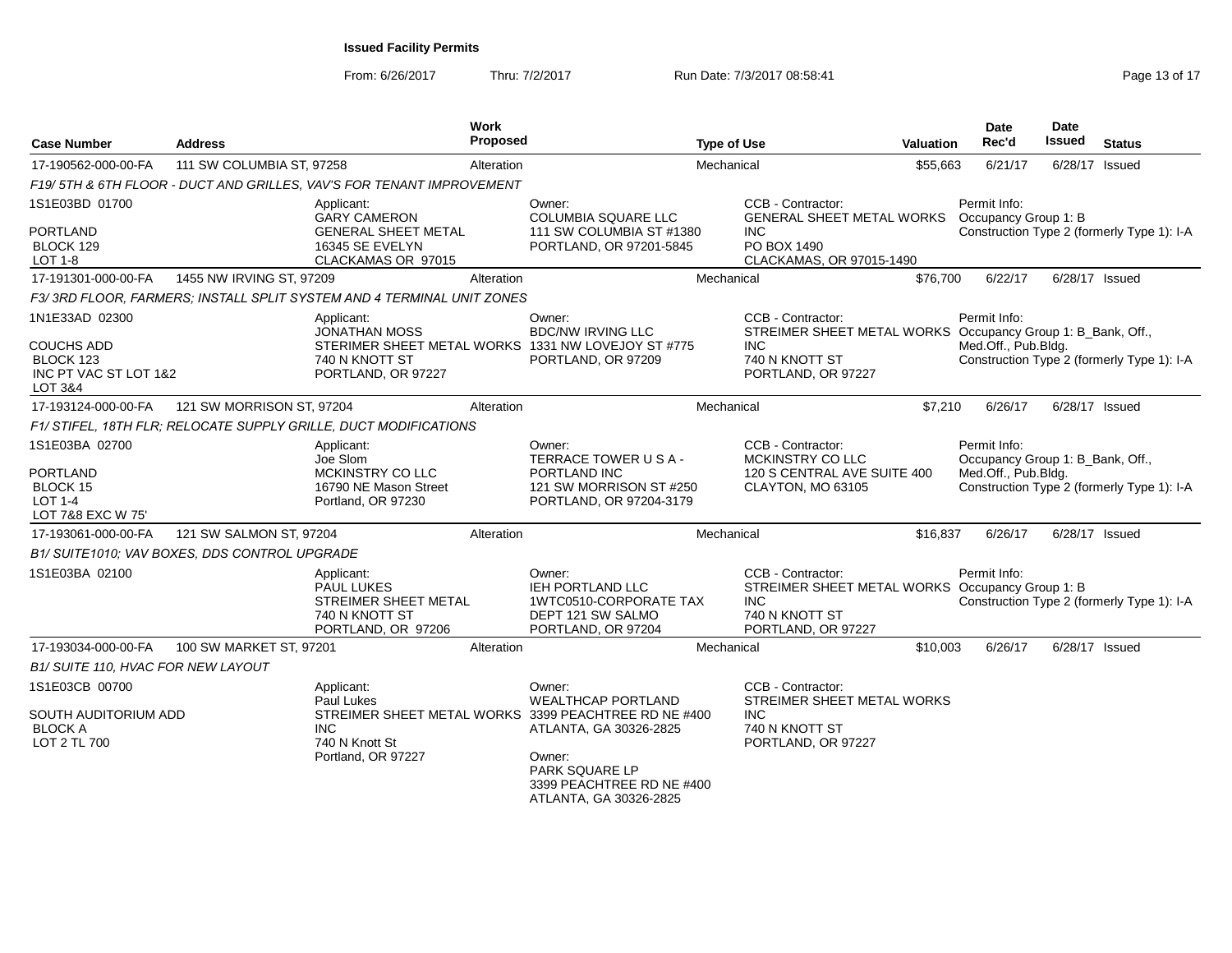From: 6/26/2017

Thru: 7/2/2017 **Run Date: 7/3/2017 08:58:41 Run Date: 7/3/2017 08:58:41** Page 14 of 17

| <b>Case Number</b>                                                           | <b>Address</b>                                              | <b>Work</b><br><b>Proposed</b>                                                                                                                                               |                                                                                                                                                                           | <b>Type of Use</b>                                                                                                                    | <b>Valuation</b> | Date<br>Rec'd                                                           | Date<br><b>Issued</b> | <b>Status</b>                               |
|------------------------------------------------------------------------------|-------------------------------------------------------------|------------------------------------------------------------------------------------------------------------------------------------------------------------------------------|---------------------------------------------------------------------------------------------------------------------------------------------------------------------------|---------------------------------------------------------------------------------------------------------------------------------------|------------------|-------------------------------------------------------------------------|-----------------------|---------------------------------------------|
| 16-156081-REV-01-FA                                                          | 1200 NW NAITO PKY                                           | Alteration                                                                                                                                                                   |                                                                                                                                                                           | Mechanical                                                                                                                            | \$               | 6/20/17                                                                 | 6/28/17 Issued        |                                             |
|                                                                              |                                                             | B2/REVSION TO RETAIN EXISTING RIVER WATER SYSTEM RATHER THAN DEMO, TOWER WILL TIE INTO BUILDING SIDE WITH NEW HEAT EXCHANGER, ELEC                                           |                                                                                                                                                                           |                                                                                                                                       |                  |                                                                         |                       |                                             |
| 1N1E34BA 00100<br><b>COUCHS ADD</b><br>BLOCK 318<br>LOT 2-15 TL 100          |                                                             | Applicant:<br><b>KRISTEN KILLEN</b><br>MACDONALD MILLER FACILITY<br><b>SOLUTIONS</b><br>12911 NE AIRPORT WAY<br>PORTLAND OR 97230                                            | Owner:<br>ALBERS MILL BUILDING LLC<br>2701 NW VAUGHN ST #390<br>PORTLAND, OR 97210                                                                                        | CCB - Contractor:<br><b>JESSICA STORM</b><br>MACDONALD MILLER FACILITY<br>SOLUTIONS INC<br>12911 NE AIRPORT WAY<br>PORTLAND, OR 97230 |                  | Permit Info:<br>Occupancy Group 1: B Bank, Off.,<br>Med.Off., Pub.Bldg. |                       | Construction Type 2 (formerly Type 1): II-A |
| 17-186036-000-00-FA                                                          | 0615 SW PALATINE HILL RD, 97219                             | Alteration                                                                                                                                                                   |                                                                                                                                                                           | Mechanical                                                                                                                            | \$153,152        | 6/12/17                                                                 | 6/29/17 Issued        |                                             |
|                                                                              |                                                             | F11/LEWIS & CLARK YORK CTR VRF - INSTALL (4) 3 TON, (2) 2.5 TON, (1) 2 TON DUCTED FAN COIL UNITS TO SERVE (4) ROOM, INSTALL EXPOSED SPIRAL DUCT WITH SIDE WALL GRILLES, ELEC |                                                                                                                                                                           |                                                                                                                                       |                  |                                                                         |                       |                                             |
| 1S1E27D 00100<br>SECTION 27 1S 1E                                            | TL 100 85.50 ACRES SPLIT LEVY (R709301280 16790 NE MASON ST | Applicant:<br><b>JOE SLOM</b><br><b>MCKINSTRY</b><br>PORTLAND, OR 97230                                                                                                      | Owner:<br>LEWIS & CLARK COLLEGE<br>0615 SW PALATINE HILL RD<br>PORTLAND, OR 97219                                                                                         | CCB - Contractor:<br>MCKINSTRY CO LLC<br>120 S CENTRAL AVE SUITE 400<br>CLAYTON, MO 63105                                             |                  |                                                                         |                       |                                             |
| 17-165248-000-00-FA                                                          | 527 SW HALL ST, 97201                                       | Alteration                                                                                                                                                                   |                                                                                                                                                                           | Mechanical                                                                                                                            | \$26,604         | 5/3/17                                                                  | 6/30/17 Issued        |                                             |
|                                                                              |                                                             | FF3; 4TH FLR, DIFFUSERS, GRILLES, VAV TERMINAL, SPLIT SYSTEMDUCTWORK FOR NEW LAYOUT, CONDENSING UNIT ON ROOF                                                                 |                                                                                                                                                                           |                                                                                                                                       |                  |                                                                         |                       |                                             |
| 1S1E04DA 00300                                                               |                                                             | Applicant:<br><b>NICK HODGES</b><br>HACKER ARCHITECTS, INC.<br>733 SW OAK ST SUITE 100<br>PORTLAND, OR 97205                                                                 | Owner:<br>GEORGE PSU LEASE LLC ET AL<br>PO BOX 751 - FPM<br>PORTLAND, OR 97207-0751<br>Owner:<br>PORTLAND STATE UNIVERSITY<br>PO BOX 751 - FPM<br>PORTLAND, OR 97207-0751 | CCB - Contractor:<br>FORTIS CONSTRUCTION INC<br>1705 SW TAYLOR ST SUITE 200<br>PORTLAND, OR 97205                                     |                  |                                                                         |                       |                                             |
| 17-189388-000-00-FA                                                          | 10015 SW TERWILLIGER BLVD, 97219                            | Alteration                                                                                                                                                                   |                                                                                                                                                                           | Mechanical                                                                                                                            | \$90,000         | 6/19/17                                                                 | 6/30/17 Issued        |                                             |
|                                                                              |                                                             | B2/ REPLACE TWO BOILERS, RECONNECT TO EXISITING PIPING AND FLUE                                                                                                              |                                                                                                                                                                           |                                                                                                                                       |                  |                                                                         |                       |                                             |
| 1S1E27 00300<br>SECTION 27 1S 1E<br>TL 300 29.79 ACRES                       |                                                             | Applicant:<br><b>DAVID RUSSELL</b><br><b>ALLIANT SYSTEMS</b><br>351 NW 12TH AVENUE<br>PORTLAND, OR 97209                                                                     | Owner:<br>LEWIS & CLARK COLLEGE<br>0615 SW PALATINE HILL RD<br>PORTLAND, OR 97219                                                                                         | CCB - Contractor:<br>ALLIANT SYSTEMS LLC<br>351 NW 12TH AVE<br>PORTLAND, OR 97209                                                     |                  | Permit Info:<br>Occupancy Group 1: B                                    |                       | Construction Type 2 (formerly Type 1): II-B |
| 17-192022-000-00-FA                                                          | 321 NE COUCH ST, 97232                                      | Alteration                                                                                                                                                                   |                                                                                                                                                                           | Mechanical                                                                                                                            | \$300            | 6/23/17                                                                 | 6/30/17 Issued        |                                             |
| F18/2ND FLOOR, SUPPLY DUCT, GRILLE                                           |                                                             |                                                                                                                                                                              |                                                                                                                                                                           |                                                                                                                                       |                  |                                                                         |                       |                                             |
| 1N1E34DA 02900<br><b>EAST PORTLAND</b><br><b>BLOCK 75</b><br>LOT 2-6 TL 2900 |                                                             | Applicant:<br><b>LOGAN MCCLAIN</b><br><b>GREEN GABLES DESIGN AND</b><br><b>RESTORATION</b><br>1807 NW VAUGHN ST<br>PORTLAND OR 97209                                         | Owner:<br><b>BLOCK 75 LLC</b><br>116 NE 6TH AVE #400<br>PORTLAND, OR 97232                                                                                                | CCB - Contractor:<br>HUNTER DAVISSON INC<br>1800 SE PERSHING ST<br>PORTLAND, OR 97202-2338                                            |                  | Permit Info:<br>Occupancy Group 1: A-2_Restaurant                       |                       |                                             |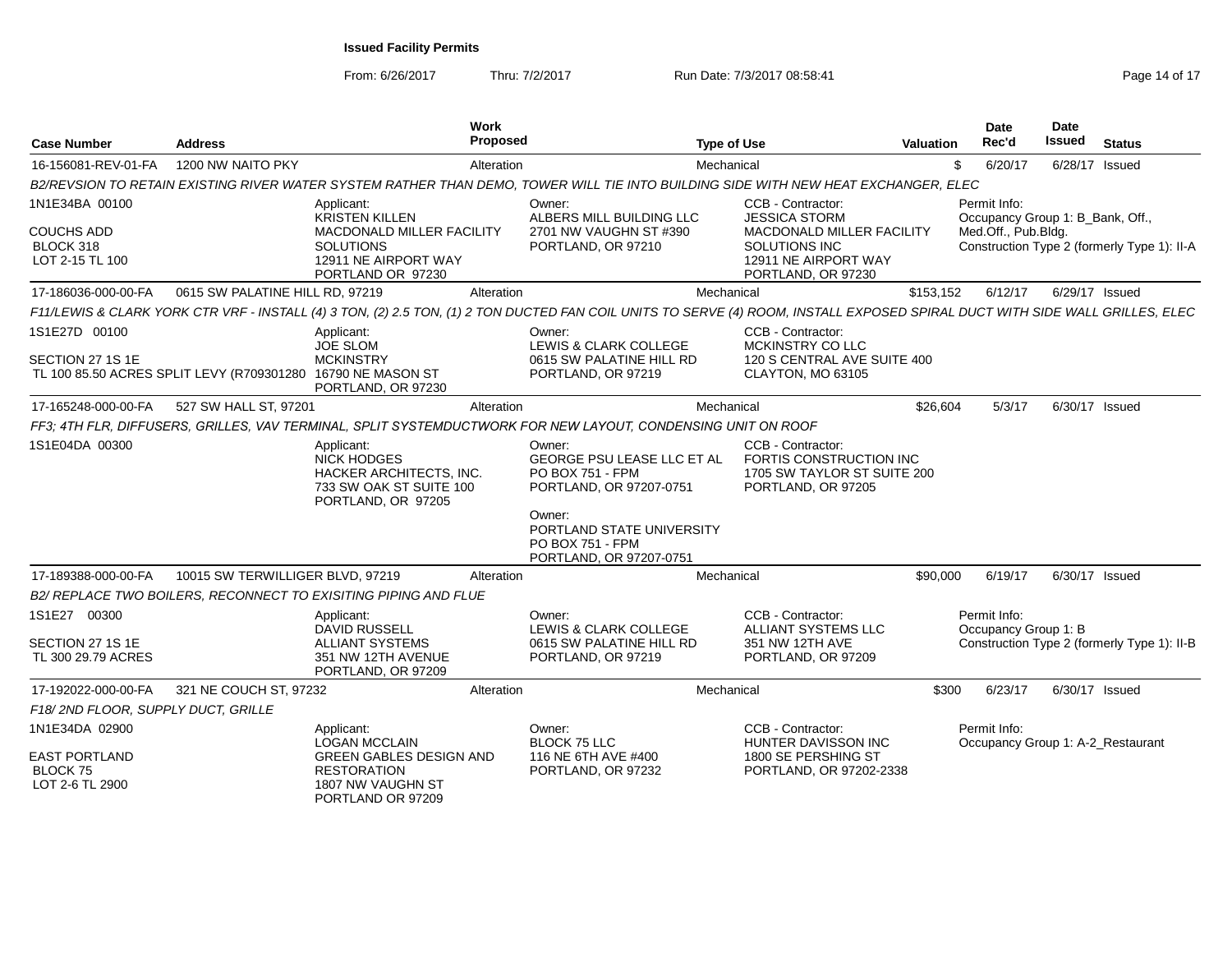From: 6/26/2017Thru: 7/2/2017 **Run Date: 7/3/2017 08:58:41 Run Date: 7/3/2017 08:58:41** Page 15 of 17

| <b>Case Number</b>                                                    | <b>Address</b>                                                                                                                                                                | Work<br>Proposed                 |                                                                                                            | <b>Type of Use</b> | Valuation    | Date<br>Rec'd                                                                        | Date<br><b>Issued</b> | <b>Status</b>            |  |
|-----------------------------------------------------------------------|-------------------------------------------------------------------------------------------------------------------------------------------------------------------------------|----------------------------------|------------------------------------------------------------------------------------------------------------|--------------------|--------------|--------------------------------------------------------------------------------------|-----------------------|--------------------------|--|
| 17-192922-000-00-FA                                                   | 545 NE 47TH AVE, 97213                                                                                                                                                        | Alteration                       |                                                                                                            | Plumbing           | \$           | 6/26/17                                                                              |                       | 6/26/17 Issued           |  |
|                                                                       | WOMEN'S HEALTH CLINIC; EXTENSIVE PARKING AREA IMPROVEMENTS, PLANTINGS, NEW AND REMOVED GROUND COVER, REMOVE INTERIOR WALLS, ADD NEW FOR MULTIPLE EXAM ROOMS                   |                                  |                                                                                                            |                    |              |                                                                                      |                       |                          |  |
| 1N2E31BC 06300                                                        | Applicant:                                                                                                                                                                    |                                  | Owner:                                                                                                     |                    |              |                                                                                      |                       |                          |  |
| MAPLE HILL PL<br>BLOCK <sub>1</sub><br>LOT 1-5<br>NLY 19' OF LOT 9&10 | <b>HARDER MECHANICAL</b><br><b>CONTRACTORS INC</b><br>PO BOX 5118<br>PORTLAND, OR 97208                                                                                       |                                  | PROVIDENCE HEALTH<br>4400 NE HALSEY ST BLDG 2 #190<br>PORTLAND, OR 97213-1545<br>Owner:<br>SERVICES-OREGON |                    |              |                                                                                      |                       |                          |  |
|                                                                       |                                                                                                                                                                               |                                  | 4400 NE HALSEY ST BLDG 2 #190<br>PORTLAND, OR 97213-1545                                                   |                    |              |                                                                                      |                       |                          |  |
| 17-121329-000-00-FA                                                   | 3181 SW SAM JACKSON PARK RD - Bldg BSC, 9 Alteration                                                                                                                          |                                  |                                                                                                            | Plumbing           | \$           | 2/14/17                                                                              | 6/26/17 Final         |                          |  |
|                                                                       | Plumbing Renovation at OHSU RJH Basement Applied Sciences Office1-Sink                                                                                                        |                                  |                                                                                                            |                    |              |                                                                                      |                       |                          |  |
| 1S1E09 00200                                                          | Applicant:<br>david reed<br><b>REED PLUMBING AND</b><br>MECHANICAL GROUP LLC<br>7825 sw 184th ave<br>beaverton, OR 97007                                                      |                                  | Owner:<br>OREGON STATE OF<br>3181 SW SAM JACKSON PARK RD<br>PORTLAND, OR 97239-3011                        |                    |              | Permit Info:<br>Occupancy Group 1: B<br>Construction Type 2 (formerly Type 1): I-B   |                       |                          |  |
| 17-196882-000-00-FA                                                   | 1841 SW 6TH AVE, 97201                                                                                                                                                        | Alteration                       |                                                                                                            | Plumbing           | \$           | 6/30/17                                                                              |                       | 6/30/17 Under Inspection |  |
|                                                                       | SUITE B/C; GROWLER USA, BREW PUB SERVING FOOD, REFERENCE 15-173878-CO, TCO GIVEN; FLOORING, SEPARATION WALL FOR KITCHEN EQUIPMENT, COUNTERS, SEATING AREA,CEILING             |                                  |                                                                                                            |                    |              |                                                                                      |                       |                          |  |
| 1S1E04DA 05400                                                        | Applicant:<br>15765 SW 74th Ave #110-A<br><b>Tigard, OR 97224</b>                                                                                                             | <b>QUALITY WEST PLUMBING LLC</b> | Owner:<br>OREGON STATE OF(BOARD OF<br><b>PO BOX 751</b><br>PORTLAND, OR 97207-0751                         |                    |              |                                                                                      |                       |                          |  |
|                                                                       |                                                                                                                                                                               |                                  | Owner:<br><b>HIGHER EDUCATION</b><br>PO BOX 751<br>PORTLAND, OR 97207-0751                                 |                    |              |                                                                                      |                       |                          |  |
| 17-166721-000-00-FA                                                   | 321 NE COUCH ST, 97232                                                                                                                                                        | Alteration                       |                                                                                                            | Plumbing           | \$           | 5/4/17                                                                               | 6/29/17 Final         |                          |  |
|                                                                       | W/C carrier. 1 lav. 2sinks. 2 i/mF7/ 4TH FLR - RWEST/ 1ST TIME TI. NEW WALLS. CEILING. LIGHTING. FINISHES FOR OFFICES. CONFERENCE ROOMS. BREAK ROOM. RESTROOM. PLUMB AND ELEC |                                  |                                                                                                            |                    |              |                                                                                      |                       |                          |  |
| 1N1E34DA 02900                                                        | Applicant:<br><b>EVOLUTION PLUMBING LLC</b>                                                                                                                                   |                                  | Owner:<br>BLOCK 75 LLC                                                                                     |                    |              |                                                                                      |                       |                          |  |
| <b>EAST PORTLAND</b><br><b>BLOCK 75</b><br>LOT 2-6 TL 2900            | 7715 NE 33RD DR SUITE D<br>PORTLAND OR 97211-1942                                                                                                                             |                                  | 116 NE 6TH AVE #400<br>PORTLAND, OR 97232                                                                  |                    |              |                                                                                      |                       |                          |  |
| 17-177824-000-00-FA                                                   | 6651 SW CAPITOL HWY, 97219                                                                                                                                                    | Alteration                       |                                                                                                            | Plumbing           | $\mathbb{S}$ | 5/26/17                                                                              |                       | 6/29/17 Issued           |  |
|                                                                       | LIBRARY AND KITCHEN REMODEL WITH NEW ADA RESTROOM - DEMO WALLS, RELITES, DOORS, FLOORING, CASEWORK, CEILING, SOFFIT. NEW WALLS, DOORS, CASEWORK, CEILING, LIGHTII             |                                  |                                                                                                            |                    |              |                                                                                      |                       |                          |  |
| 1S1E17DD 07700                                                        | Applicant:<br>MIKE PATTERSON PLUMBING<br>15028 S MITCHELL LN<br>OREGON CITY, OR 97045                                                                                         |                                  | Owner:<br>JEWISH COMMUNITY CENTER<br>6651 SW CAPITOL HWY<br>PORTLAND, OR 97219-1914                        |                    |              | Permit Info:<br>Occupancy Group 1: A-3<br>Construction Type 2 (formerly Type 1): V-A |                       |                          |  |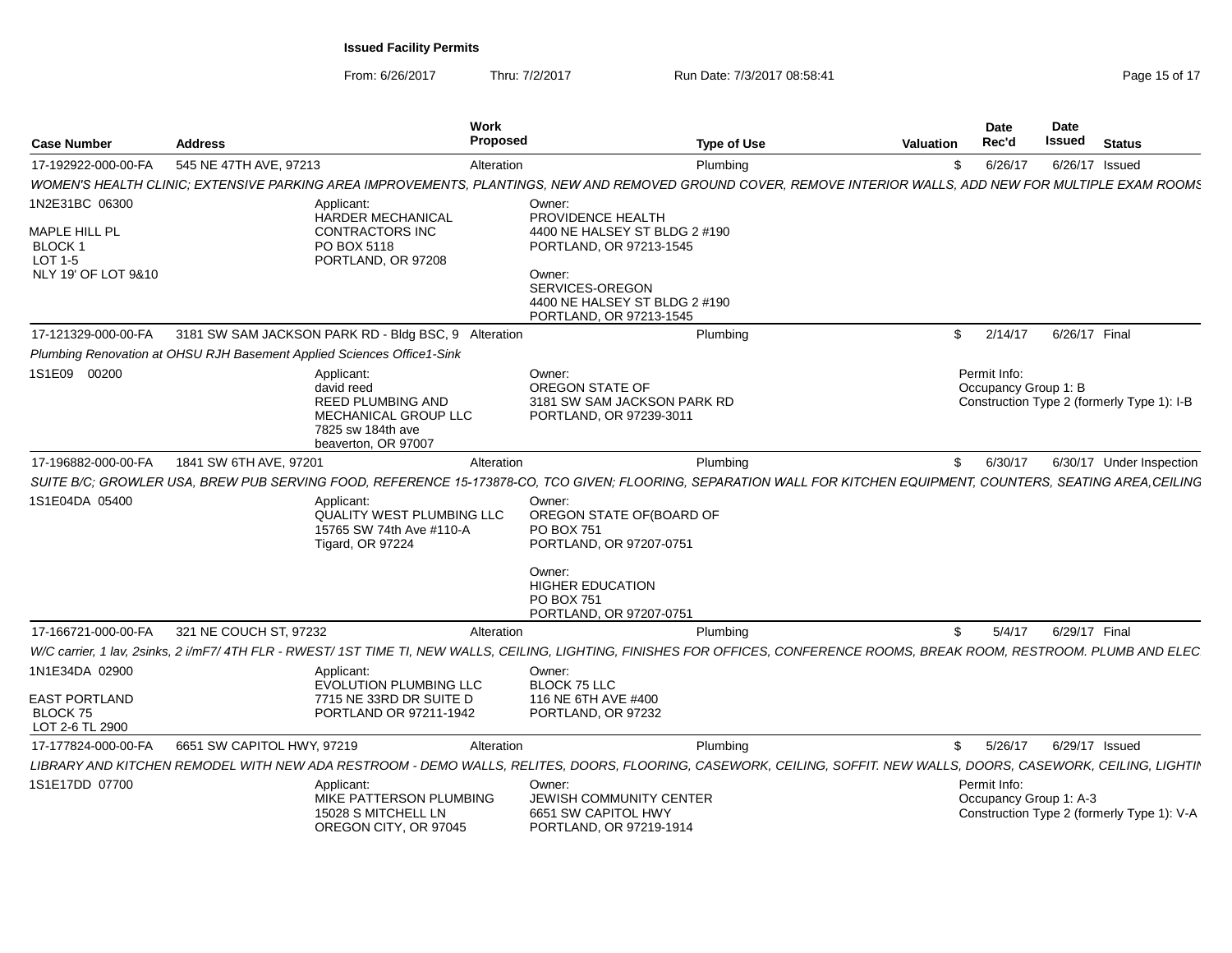From: 6/26/2017Thru: 7/2/2017 **Run Date: 7/3/2017 08:58:41 Run Date: 7/3/2017 08:58:41** Page 16 of 17

|                                          |                                                                                                         | <b>Work</b><br><b>Proposed</b>                                                      |                                                                                                                                                                                |           | Date<br>Rec'd                                                           | <b>Date</b><br><b>Issued</b> |                                             |  |  |
|------------------------------------------|---------------------------------------------------------------------------------------------------------|-------------------------------------------------------------------------------------|--------------------------------------------------------------------------------------------------------------------------------------------------------------------------------|-----------|-------------------------------------------------------------------------|------------------------------|---------------------------------------------|--|--|
| <b>Case Number</b>                       | <b>Address</b>                                                                                          |                                                                                     | <b>Type of Use</b>                                                                                                                                                             | Valuation |                                                                         |                              | <b>Status</b>                               |  |  |
| 16-286853-000-00-FA                      | 2730 SW MOODY AVE, 97201                                                                                | Alteration                                                                          | Plumbing                                                                                                                                                                       | \$        | 12/15/16                                                                | 6/26/17 Final                |                                             |  |  |
|                                          | Plumbing Renovation at OHSU CLSB 10th Floor3-Work Stations                                              |                                                                                     |                                                                                                                                                                                |           |                                                                         |                              |                                             |  |  |
| 1S1E10 00200                             | Applicant:<br>TOTAL MECHANICAL INC<br>1498 SE TECH CENTER PLACE<br><b>STE 180</b><br>VANCOUVER WA 98683 |                                                                                     | Owner:<br><b>OREGON HEALTH</b><br>3181 SW SAM JACKSON PARK RD<br>PORTLAND, OR 97239-3011<br>Owner:<br><b>SCIENCE</b><br>3181 SW SAM JACKSON PARK RD<br>PORTLAND, OR 97239-3011 |           | Permit Info:<br>Occupancy Group 1: B Bank, Off.,<br>Med.Off., Pub.Bldg. |                              | Construction Type 2 (formerly Type 1): I-A  |  |  |
|                                          |                                                                                                         |                                                                                     | Owner:<br><b>UNIVERSITY</b><br>3181 SW SAM JACKSON PARK RD<br>PORTLAND, OR 97239-3011                                                                                          |           |                                                                         |                              |                                             |  |  |
| 17-188623-000-00-FA                      | 8070 NE AIRTRANS WAY, 97218                                                                             | Alteration                                                                          | Plumbing                                                                                                                                                                       | \$        | 6/16/17                                                                 | 6/27/17 Final                |                                             |  |  |
|                                          |                                                                                                         |                                                                                     | HANGER ACCESS MODIFICATIONS - INSTALL NEW TAILDOORS, TRUSS MODIFICATIONS, MODIFY TAILDOCK. NO CHANGE TO OCCUPANCY OR EGRESS. ELEC.Demo 2 eye wash stations                     |           |                                                                         |                              |                                             |  |  |
| 1N2E07 00104                             |                                                                                                         | Applicant:<br>JH KELLY LLC                                                          | Owner:<br>PORT OF PORTLAND(LEASED                                                                                                                                              |           | Permit Info:<br>Occupancy Group 1: B_Bank, Off.,                        |                              |                                             |  |  |
| SECTION 07 1N 2E                         |                                                                                                         | PO BOX 2038                                                                         | PO BOX 68900 ATTN:SEABZ                                                                                                                                                        |           | Med.Off., Pub.Bldg.                                                     |                              |                                             |  |  |
| TL 104 8.36 ACRES                        |                                                                                                         | LONGVIEW, WA 98632                                                                  | SEATTLE, WA 98168-0900                                                                                                                                                         |           |                                                                         |                              | Construction Type 2 (formerly Type 1): II-B |  |  |
|                                          |                                                                                                         |                                                                                     | Owner:<br><b>HORIZON AIR</b><br>PO BOX 68900 ATTN:SEABZ<br>SEATTLE, WA 98168-0900                                                                                              |           |                                                                         |                              |                                             |  |  |
| 17-166694-000-00-FA                      | 111 SW COLUMBIA ST, 97258                                                                               | Alteration                                                                          | Plumbing                                                                                                                                                                       | \$        | 5/4/17                                                                  | 6/28/17 Final                |                                             |  |  |
|                                          |                                                                                                         |                                                                                     | F3/7TH FLOOR, RADLER WHITE; TI, REMOVE SOME WALLS, RECONFIGURE FOR RECEPTION AREA, CONFERENCE ROOM, WORKROOMS, DOORS, BREAKROOM, RELITES, CEILING, ELEC, PLBG                  |           |                                                                         |                              |                                             |  |  |
| 1S1E03BD 01700                           |                                                                                                         | Applicant:<br><b>MCKINSTRY CO</b>                                                   | Owner:<br><b>COLUMBIA SQUARE LLC</b>                                                                                                                                           |           | Permit Info:<br>Occupancy Group 1: B                                    |                              |                                             |  |  |
| PORTLAND<br>BLOCK 129<br>LOT 1-8         |                                                                                                         | 16790 NE MASON ST. STE 100<br>PORTLAND, OR 97230                                    | 111 SW COLUMBIA ST #1380<br>PORTLAND, OR 97201-5845                                                                                                                            |           | Construction Type 2 (formerly Type 1): I-A                              |                              |                                             |  |  |
| 17-188237-000-00-FA                      | 222 SW COLUMBIA ST                                                                                      | Alteration                                                                          | Plumbing                                                                                                                                                                       | \$        | 6/16/17                                                                 |                              | 6/28/17 Under Inspection                    |  |  |
|                                          |                                                                                                         |                                                                                     | SUITE 650 TI - DEMO WALLS, DOORS. NEW WALLS, DOORS, RELITES, LIGHTING, CASEWORK. PLUMB AND ELEC.1 Breakroom sink                                                               |           |                                                                         |                              |                                             |  |  |
| 1S1E03BC 03100                           |                                                                                                         | Applicant:<br>PORTLAND MECHANICAL                                                   | Owner:<br><b>KC VENTURE LLC</b>                                                                                                                                                |           |                                                                         |                              |                                             |  |  |
| <b>PORTLAND</b><br>BLOCK 130&131 TL 3100 |                                                                                                         | <b>CONTRACTORS</b><br>2000 SE HANNA HARVESTER<br><b>DRIVE</b><br>MILWAUKIE OR 97222 | 810 NW MARSHALL ST #300<br>PORTLAND, OR 97209-3359                                                                                                                             |           |                                                                         |                              |                                             |  |  |
| 17-174294-000-00-FA                      |                                                                                                         | 3181 SW SAM JACKSON PARK RD - Bldg DCH, 9 Alteration                                | Plumbing                                                                                                                                                                       | \$        | 5/19/17                                                                 | 6/28/17 Final                |                                             |  |  |
|                                          | 7TH FLOOR (#07301/02) - Remove and relocate new sink.                                                   |                                                                                     |                                                                                                                                                                                |           |                                                                         |                              |                                             |  |  |
| 1S1E09 00200                             |                                                                                                         | Applicant:<br>DETEMPLE COMPANY INC<br>1951 NW OVERTON<br>PORTLAND, OR 97209         | Owner:<br>OREGON STATE OF<br>3181 SW SAM JACKSON PARK RD<br>PORTLAND, OR 97239-3011                                                                                            |           | Permit Info:<br>Occupancy Group 1: I-2                                  |                              | Construction Type 2 (formerly Type 1): I-A  |  |  |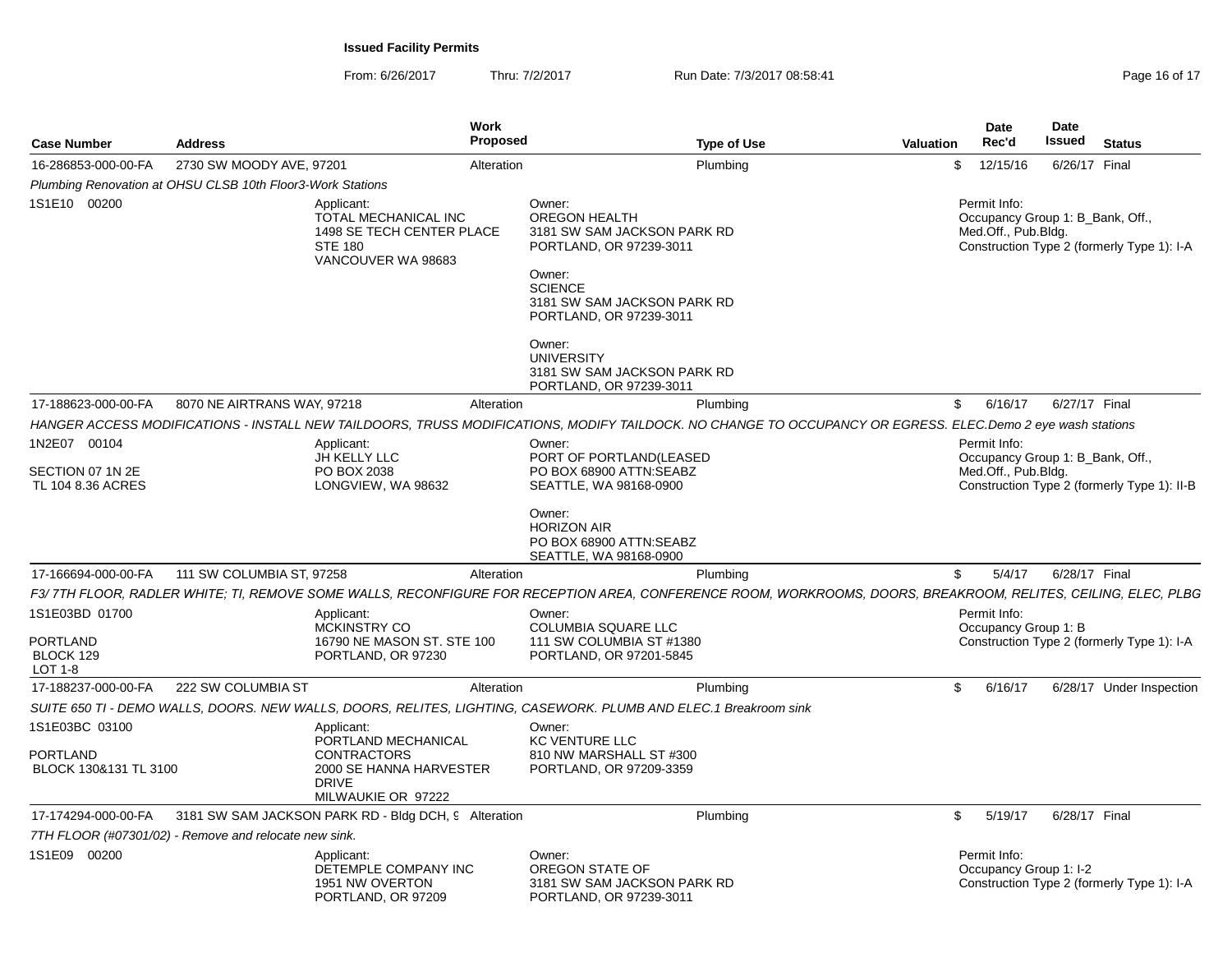From: 6/26/2017

Thru: 7/2/2017 **Run Date: 7/3/2017 08:58:41** Page 17 of 17

| <b>Case Number</b>                                                                | <b>Address</b>          | Work<br>Proposed                                                                             | <b>Type of Use</b>                                                                                                                                                    | Valuation                                                    | Date<br>Rec'd                                    | Date<br>Issued | <b>Status</b>                               |
|-----------------------------------------------------------------------------------|-------------------------|----------------------------------------------------------------------------------------------|-----------------------------------------------------------------------------------------------------------------------------------------------------------------------|--------------------------------------------------------------|--------------------------------------------------|----------------|---------------------------------------------|
| 17-177034-000-00-FA                                                               | 310 SW 4TH AVE, 97204   | Alteration                                                                                   | Plumbing                                                                                                                                                              | \$                                                           | 5/25/17                                          |                | 6/29/17 Issued                              |
|                                                                                   |                         |                                                                                              | SPEC SUITE 600 - REMOVE AND REBUILD WALLS FOR OFFICES, BATHROOMS, CONFERENCE ROOMS, ELECTRICAL, PLUMBING, LIGHTING, CEILING, FIXTURES AND FINISHESDemo & cap 3 sinks, |                                                              |                                                  |                |                                             |
| 1N1E34CD 05800                                                                    |                         | Applicant:<br>PMSI, LLC                                                                      | Owner:<br>BEND EXPRESS HOTEL LLC                                                                                                                                      |                                                              | Permit Info:<br>Occupancy Group 1: B_Bank, Off., |                |                                             |
| PORTLAND<br>BLOCK 46<br><b>LOT 7&amp;8</b>                                        |                         | 21195 NW EVERGREEN PKWY<br><b>SUITE 204</b><br>HILLSBORO OR 97124                            | 16115 SW 1ST ST #201<br>SHERWOOD, OR 97140                                                                                                                            |                                                              | Med.Off., Pub.Bldg.                              |                | Construction Type 2 (formerly Type 1): I-A  |
| 17-195323-000-00-FA                                                               | 1500 SW 1ST AVE, 97201  | Alteration                                                                                   | Plumbing                                                                                                                                                              | \$                                                           | 6/29/17                                          |                | 6/29/17 Under Inspection                    |
|                                                                                   |                         |                                                                                              | SUITE 1015/LANDAU ASSOCIATES TI - DEMO WALLS, DOORS, CASEWORK. NEW WALLS, DOORS, RELITES, CLERESTORY WINDOW, CASEWORK. PLUMB AND ELEC.1 W/H, 1 lav, 1 H/D             |                                                              |                                                  |                |                                             |
| 1S1E03CA 00600                                                                    |                         | Applicant:<br><b>RAYBORN'S PLUMBING INC</b>                                                  | Owner:<br><b>URBAN OFFICE</b>                                                                                                                                         |                                                              | Permit Info:<br>Occupancy Group 1: B             |                |                                             |
| PORTLAND<br><b>BLOCK 116 TL 600</b>                                               |                         | 19990 SW CIPOLE RD<br>TUALATIN, OR 97062                                                     | 111 SW COLUMBIA ST #1380<br>PORTLAND, OR 97201-5845                                                                                                                   |                                                              |                                                  |                | Construction Type 2 (formerly Type 1): I-A  |
|                                                                                   |                         |                                                                                              | Owner:<br><b>PARKING</b><br>111 SW COLUMBIA ST #1380<br>PORTLAND, OR 97201-5845                                                                                       |                                                              |                                                  |                |                                             |
|                                                                                   |                         |                                                                                              | Owner:<br><b>FACILITIES</b><br>111 SW COLUMBIA ST #1380<br>PORTLAND, OR 97201-5845                                                                                    |                                                              |                                                  |                |                                             |
| 17-183798-000-00-FA                                                               | 10000 SE MAIN ST, 97216 | Alteration                                                                                   | Plumbing                                                                                                                                                              | \$                                                           | 6/8/17                                           |                | 6/29/17 Under Inspection                    |
|                                                                                   |                         |                                                                                              | SUITE 224-228 ORTHO EXPANSION - DEMO WALLS, DOORS, CEILING. NEW WALLS, DOORS, EQUIPMENT, CEILING, LIGHTING. PLUMB AND ELEC.2 exam room sinks                          |                                                              |                                                  |                |                                             |
| 1S2E04A 02400                                                                     |                         | Applicant:<br><b>MCKINSTRY CO</b>                                                            | Owner:<br>PORTLAND ADVENTIST MEDICAL                                                                                                                                  |                                                              | Permit Info:<br>Occupancy Group 1: B Bank, Off., |                |                                             |
| EVERGLADE<br>LOT 6 TL 2400                                                        |                         | 16790 NE MASON ST. STE 100<br>PORTLAND, OR 97230                                             | 10123 SE MARKET ST<br>PORTLAND, OR 97216-2532                                                                                                                         |                                                              | Med.Off., Pub.Bldg.                              |                | Construction Type 2 (formerly Type 1): II-A |
|                                                                                   |                         |                                                                                              | Owner:<br><b>CENTER</b><br>10123 SE MARKET ST<br>PORTLAND, OR 97216-2532                                                                                              |                                                              |                                                  |                |                                             |
| 17-177986-000-00-FA                                                               | 1010 SE 11TH AVE, 97214 | Alteration                                                                                   | Plumbing                                                                                                                                                              | \$                                                           | 5/26/17                                          |                | 6/29/17 Issued                              |
|                                                                                   |                         | SUITE B, WARM SHELL T.I. NO OCCUPANCY THIS PERMIT, DEMISING WALLS, ADA RESTROOM1 w/c, 1 lav, |                                                                                                                                                                       |                                                              |                                                  |                |                                             |
| 1S1E02BD 02400                                                                    |                         | Applicant:<br><b>CALIBER PLUMBING &amp;</b>                                                  | Owner:<br>LOCA LLC                                                                                                                                                    |                                                              |                                                  |                |                                             |
| <b>HAWTHORNE PK</b><br><b>BLOCK 247 TL 2400</b><br>SPLIT MAP R176893 (R366702290) |                         | <b>MECHANICAL INC</b>                                                                        | 101 E 6TH ST #350<br>VANCOUVER, WA 98660                                                                                                                              |                                                              |                                                  |                |                                             |
| Total # of FA Alteration permits issued: 91                                       |                         |                                                                                              |                                                                                                                                                                       | Total valuation of FA Alteration permits issued: \$1,906,385 |                                                  |                |                                             |
|                                                                                   |                         |                                                                                              |                                                                                                                                                                       |                                                              |                                                  |                |                                             |

**Total # of Facility Permits issued: 91**

**Total valuation of Facility Permits issued: \$1,906,385**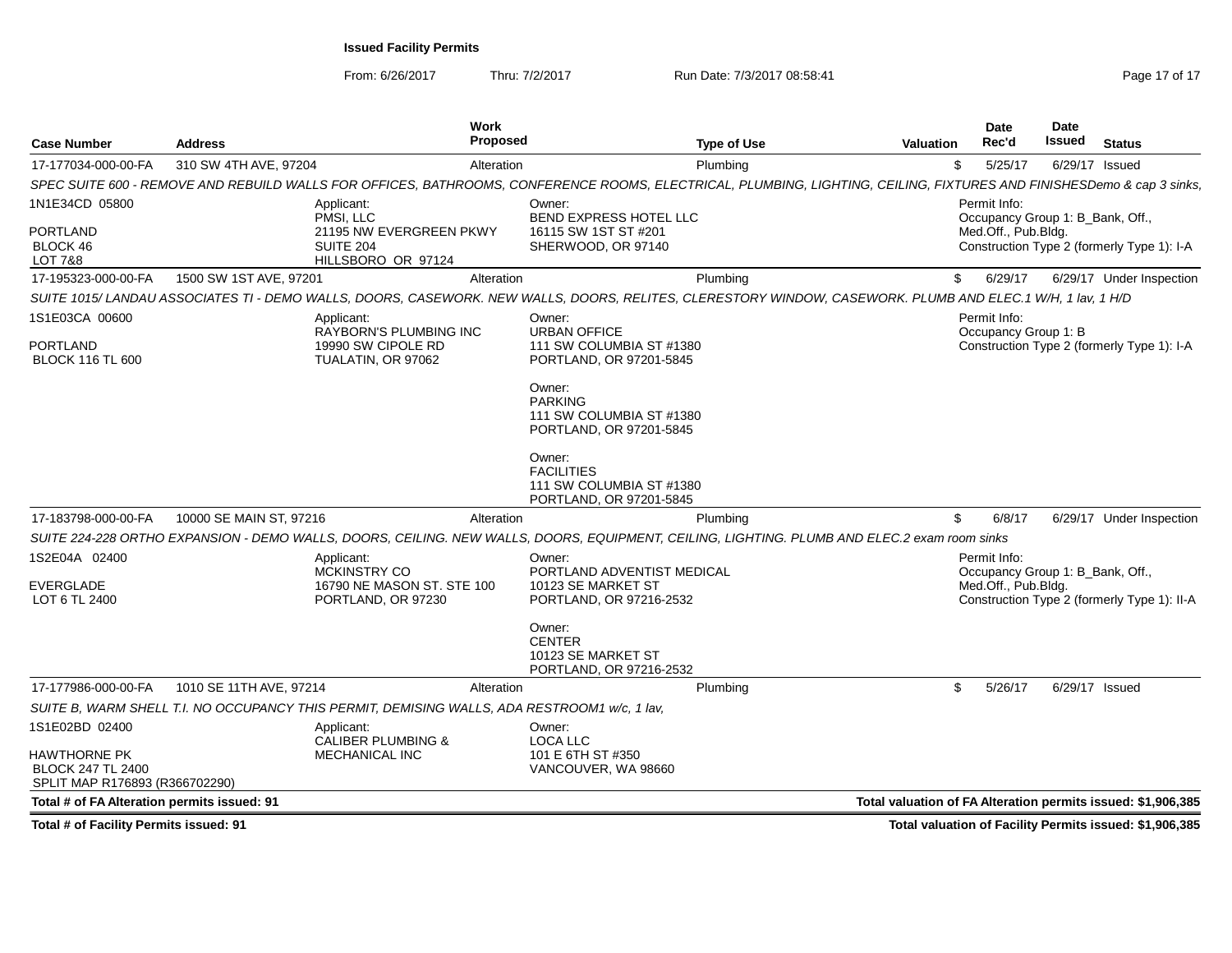## **Issued Major Project Groups Permits**

From: 6/26/2017Thru: 7/2/2017 Run Date: 7/3/2017 08:58:41 Page 1 of 1

| <b>Address</b>     | Work<br>Proposed                                                                                                 |                                                                                   | <b>Type of Use</b> |                                                                                                                           | <b>Valuation</b> | Date<br>Rec'd | <b>Date</b><br>Issued | <b>Status</b> |
|--------------------|------------------------------------------------------------------------------------------------------------------|-----------------------------------------------------------------------------------|--------------------|---------------------------------------------------------------------------------------------------------------------------|------------------|---------------|-----------------------|---------------|
| G 3410 SW BOND AVE |                                                                                                                  | New Construction                                                                  | <b>Business</b>    |                                                                                                                           | \$279,000        | 6/2/17        | 6/30/17 Issued        |               |
| -L 12              |                                                                                                                  |                                                                                   |                    |                                                                                                                           |                  |               |                       |               |
| гн                 | Applicant:<br>Jeff Bowen<br><b>Hoffman Construction Company</b><br>805 SW BROADWAY STE 2100<br>PORTLAND OR 97205 | Owner:<br>OREGON HEALTH<br>3181 SW SAM JACKSON PARK RD<br>PORTLAND, OR 97239-3011 |                    | CCB - Contractor:<br><b>HOFFMAN CONSTRUCTION</b><br>COMPANY OF OREGON<br>805 SW BROADWAY SUITE 2100<br>PORTLAND, OR 97205 |                  |               |                       |               |

Owner: SCIENCE 3181 SW SAM JACKSON PARK RDPORTLAND, OR 97239-3011

Owner: UNIVERSITY 3181 SW SAM JACKSON PARK RDPORTLAND, OR 97239-3011

**Total # of MG New Construction permits issued: 1**

15-146640-DFS-11-MG

**Case Number**

LOT 3

DFS 11 - PT floors L8-L121S1E10AC 00303

WATERFRONT SOUTH

**Total # of Major Project Groups Permits issued: 1**

 **Total valuation of MG New Construction permits issued: \$279,000 Total valuation of Major Project Groups Permits issued: \$279,000**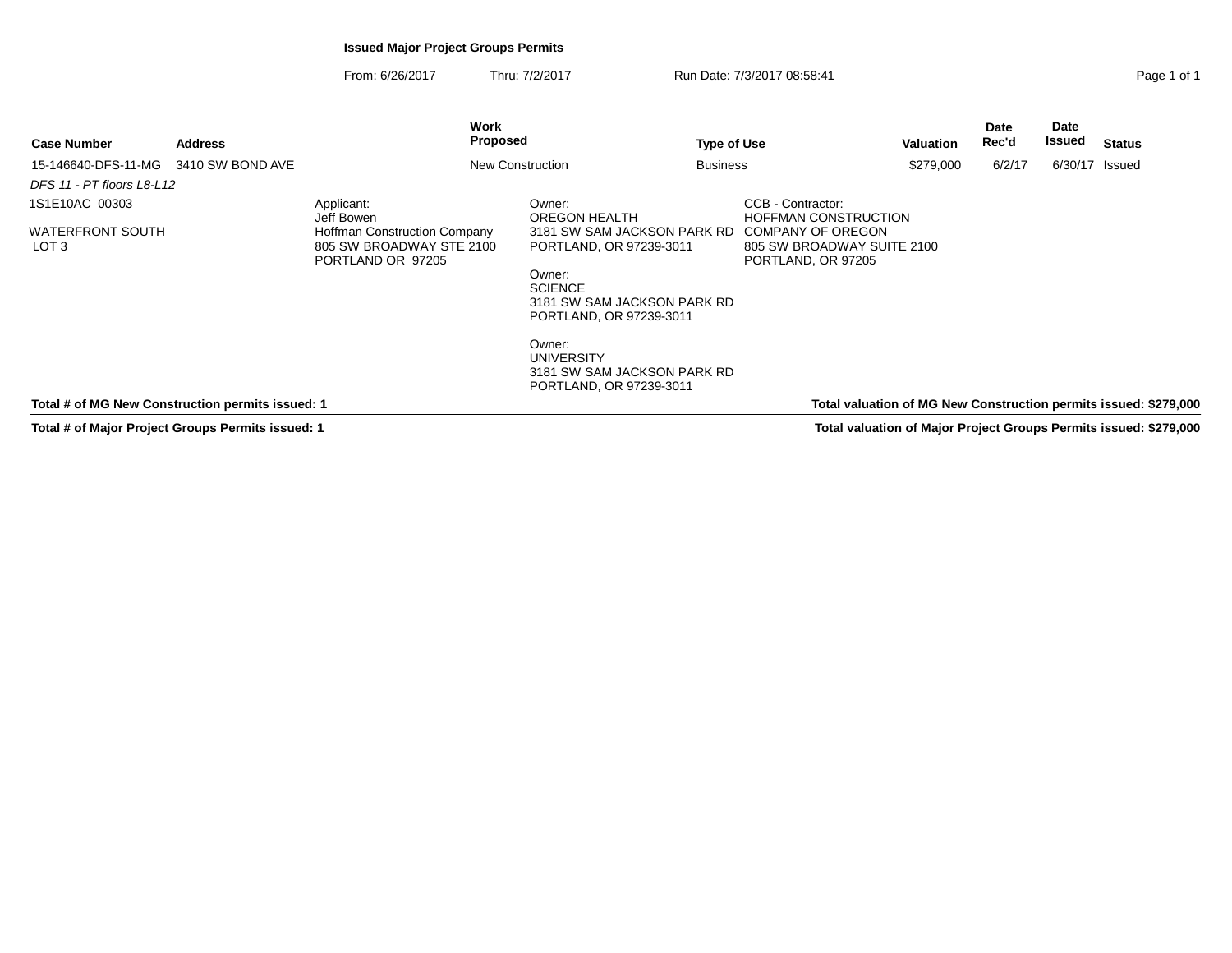## **Issued Site Development Permits**

From: 6/26/2017Thru: 7/2/2017 **Run Date: 7/3/2017 08:58:41 Page 1 of 1 Page 1 of 1** 

| <b>Case Number</b>  | <b>Address</b>                                                               | Work<br><b>Proposed</b>                               | <b>Type of Use</b>                                                                        | Valuation                | Date<br>Rec'd | <b>Date</b><br>Issued | <b>Status</b> |  |  |  |
|---------------------|------------------------------------------------------------------------------|-------------------------------------------------------|-------------------------------------------------------------------------------------------|--------------------------|---------------|-----------------------|---------------|--|--|--|
| 15-168912-000-00-SD | 422 NE IVY ST, 97212                                                         |                                                       | Multiple Dwellings/Single Lot Improvem Existing Residential Site                          | \$50,000                 | 6/2/15        | $6/29/17$ Issued      |               |  |  |  |
|                     | SITE IMPROVEMENTS, GRADING, SHARED WALKWAY, AND LANDSCAPINGWQBF not required |                                                       |                                                                                           |                          |               |                       |               |  |  |  |
| 1N1E26BB 01800      | Applicant:<br><b>MELISSA EHN</b>                                             | Owner:<br>NE IVY CONDO LLC                            | CCB - Contractor:<br>H HUDSON HOMES INC                                                   |                          |               |                       |               |  |  |  |
| ALBINA              | <b>WRIGHT ARCHITECTURE</b>                                                   |                                                       | 9700 SW CAPITOL HWY STE 100                                                               | 9700 SW CAPITOL HWY #100 |               |                       |               |  |  |  |
| BLOCK 13            |                                                                              | 2222 NE OREGON ST SUITE 213<br>PORTLAND, OREGON 97219 | PORTLAND, OR 97219                                                                        |                          |               |                       |               |  |  |  |
| LOT 32 EXC PT IN ST | PORTLAND, OR 97232                                                           |                                                       |                                                                                           |                          |               |                       |               |  |  |  |
|                     | Total # of SD Multiple Dwellings/Single Lot Improvements permits issued: 1   |                                                       | Total valuation of SD Multiple Dwellings/Single Lot Improvements permits issued: \$50,000 |                          |               |                       |               |  |  |  |

**Total # of Site Development Permits issued: 1**

**Total valuation of Site Development Permits issued: \$50,000**